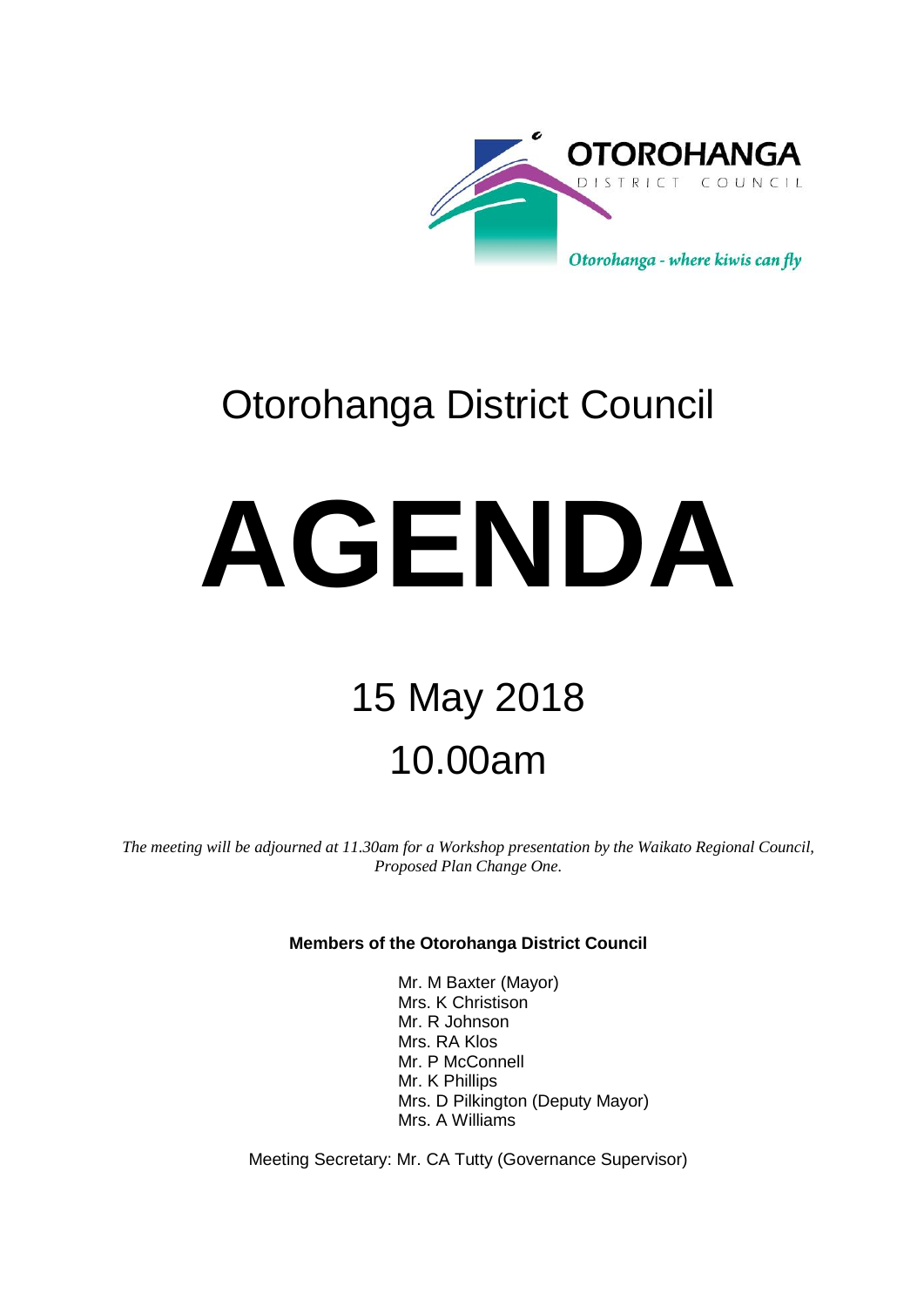#### **OTOROHANGA DISTRICT COUNCIL**

15 May 2018

Notice is hereby given that an Ordinary meeting of the Otorohanga District Council will be held in the Council Chambers, 17 Maniapoto Street, Otorohanga on Tuesday 15 May 2018 commencing at 10am.

9 May 2018

**DC Clibbery CHIEF EXECUTIVE**

## **AGENDA**

**ORDER OF BUSINESS:**

| <b>ITEM</b>            | <b>PRECIS</b>                                                              | <b>PAGE</b>    |
|------------------------|----------------------------------------------------------------------------|----------------|
| <b>PRESENT</b>         |                                                                            | 1              |
| <b>IN ATTENDANCE</b>   |                                                                            | 1              |
| <b>APOLOGIES</b>       |                                                                            | 1              |
| <b>OPENING PRAYER</b>  |                                                                            | 1              |
|                        | PUBLIC FORUM (UP TO 30 MINUTES)                                            | 1              |
|                        | <b>ITEMS TO BE CONSIDERED IN GENERAL BUSINESS</b>                          | 1              |
|                        | <b>CONFIRMATION OF MINUTES - OTOROHANGA DISTRICT COUNCIL - 17 APR 2018</b> | 1              |
|                        | - OTOROHANGA COMMUNITY BOARD - 6 APR 2018                                  | 1              |
| <b>MATTERS ARISING</b> |                                                                            | 1              |
|                        | <b>DECLARATION OF CONFLICTS OF INTEREST</b>                                | 1              |
| <b>REPORTS</b>         |                                                                            |                |
| <b>ITEM 259</b>        | <b>PROCESS TO REVIEW THE DOG CONTROL POLICY &amp; BYLAW</b>                | $\overline{2}$ |
| <b>ITEM 260</b>        | <b>ROUTINE ENGINEERING REPORT - FEBRUARY TO APRIL 2018</b>                 | 6              |
| <b>ITEM 261</b>        | ADOPTION OF REGIONAL INFRASTRUCTURE TECHNICAL<br><b>SPECIFICATIONS</b>     | 12             |
| <b>ITEM 262</b>        | <b>ROAD LEGALISATION PART OURUWHERO ROAD - SO 515967</b>                   | 13             |
| <b>ITEM 263</b>        | <b>MATTERS REFERRED 17 APRIL 2018</b>                                      | 28             |
| <b>GENERAL</b>         |                                                                            | 28             |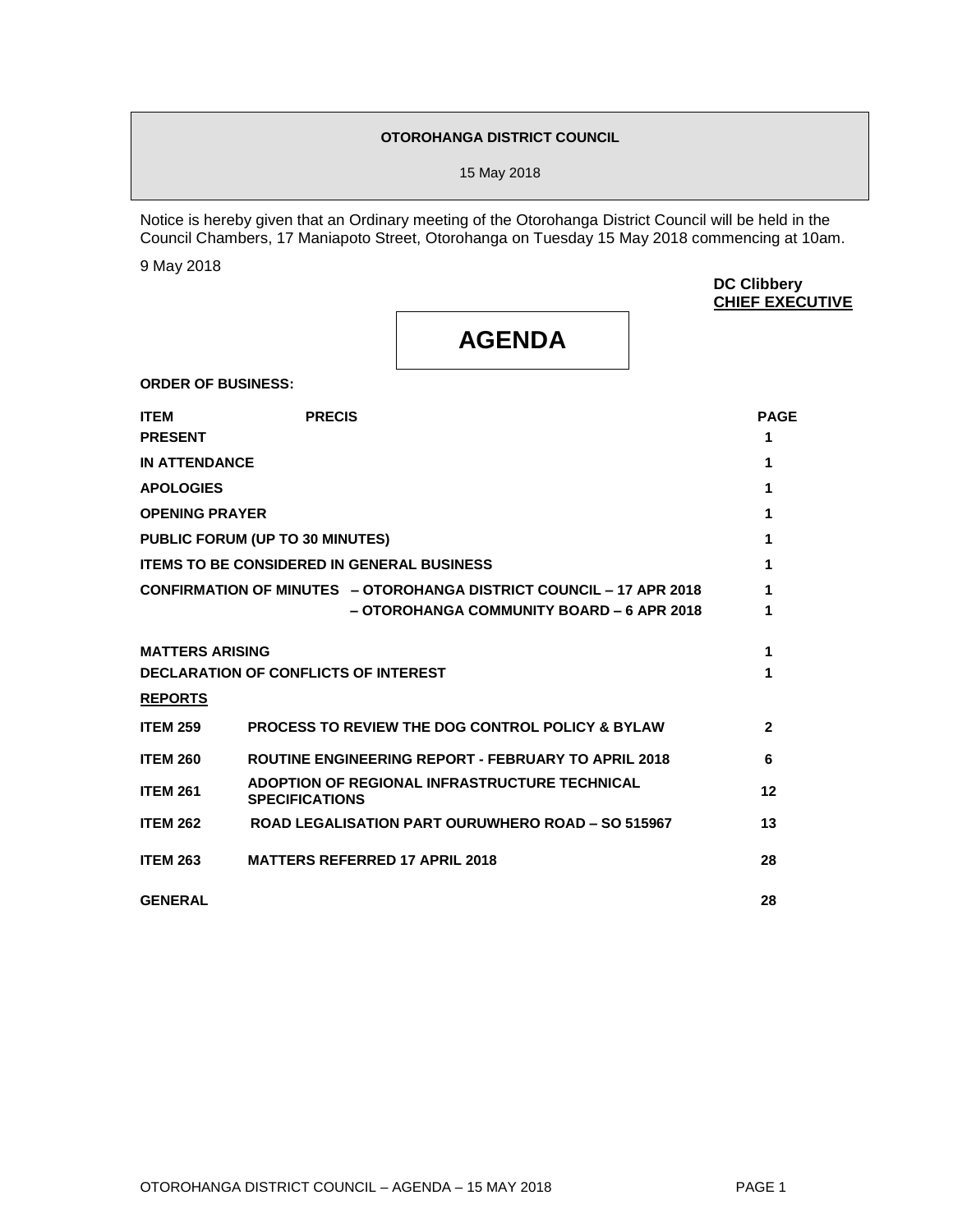| <b>ITEM 259</b> | <b>PROCESS TO REVIEW THE DOG CONTROL POLICY &amp; BYLAW</b> |
|-----------------|-------------------------------------------------------------|
| To:             | His Worship the Mayor and Councillors                       |
| From:           | <b>Environmental Services Manager</b>                       |
| Date:           | 15 May 2018                                                 |

#### **Executive Summary**

A summary of the previous review of the Otorohanga District Dog Control Policy and Bylaw and discussion of matters to be considered when undertaking a review of the current policy. The current policy is attached, under separate cover, to the Agenda.

#### **Staff Recommendation**

It is recommended that:

- 1. The report by the Environmental Services Manager be received, and
- 2. Following discussion on the matters detailed in the report Council confirm a date to commence a review of the Otorohanga District Dog Control Policy and Bylaw.

#### **Report Discussion**

The last formal review and of the Otorohanga District Dog Control Policy and Bylaw (the Policy) commenced 26 October 2010. Following public consultation that drew no submissions the Policy was reconfirmed without change. There is no statutory requirement to undertake a further review until 2020.

The Dog Control Act 1996 requires that Council to consider if it is meeting the needs of the community in relation to those matters outlined in Section 10(4) of the Dog Control Act 1996 when undertaking a policy review.

- *10(4) In adopting a policy under this section, the territorial authority must have regard to:*
	- *(a) The need to minimise danger, distress and nuisance to the community generally; and*
	- *(b) the need to avoid inherent danger in allowing dogs to have uncontrolled access to public areas*
	- *that are frequented by children, whether or not children are accompanied by adults; and*
	- *(c) the importance of enabling, to the extent that is practicable, the public (including families) to use streets and public amenities without fear of attack or intimidation by dogs; and*
	- *(d) the exercise and recreational needs of dogs and their owners.*

The development of recreational areas in the Otorohanga Community in particular the Lake Huiptea reserve and the Reg Brett Reserve has resulted in requests for Council to impose more controls on dogs in and around these locations. Although only a short distance away from the nominated dog exercise area, Council has received anecdotal information that many dog owners regularly exercise their pets in the reserves.

Likewise in Kawhia concerns have been expressed over the last two summers about dogs wandering freely along an area of inner harbour beach known as `the triangle' which also is only a short distance from the nominated dog exercise area.

These situations in both communities should not be unexpected given the increasing level of ownership of companion animals in New Zealand resulting here in a clash of expectations as residents and their dogs make use of what are a limited number of convenient accessible spaces in our towns.

Apart from the matters outlined above there has been no substantive feedback or comment from the community that the Policy is not delivering the outcomes stated by the Act. The matter before Council to consider is whether to take action to address the matter of access in public places or bring forward the review date and initiate a formal review of the entire policy and bylaw two years ahead of schedule.

Part 5 of the current Bylaw gives Council the authority to allow access or exclude dogs from any public place subject to resolution and public notification. As Councillors will have noted in other Districts prohibitions on dogs exercising are often limited by time of day and/or on a seasonal basis (summer holidays) or a mixture of both.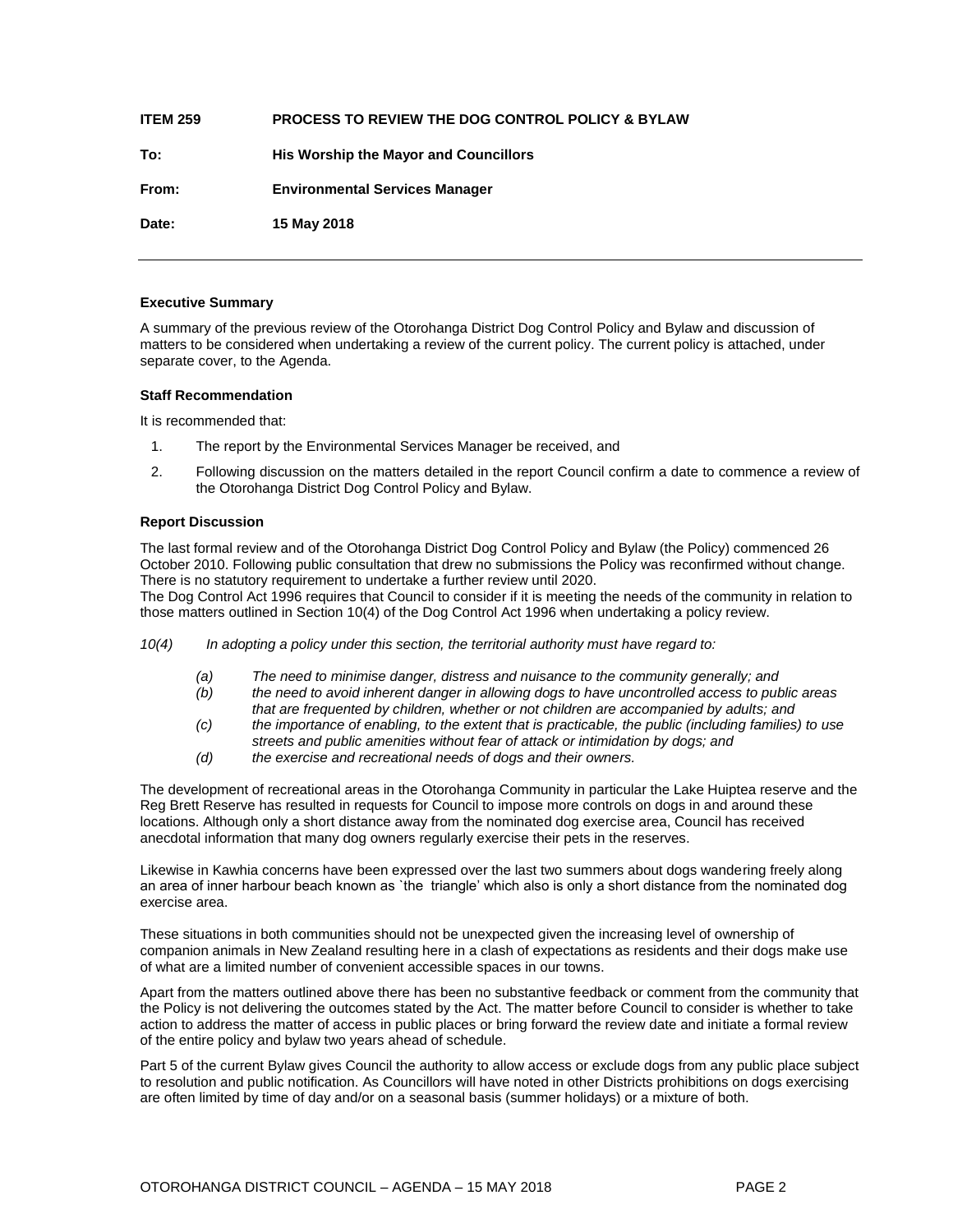There is no certainty how extensive a formal review process could become. It is now 13 years since the policy was drafted and although there has been no major legislative change in the interim the document requires editing as some of the text has become dated and some clauses are redundant. A policy review requires Council to publically notify the policy and request submissions on any aspect of the policy and bylaw. Should this matter capture the public interest it would not be unreasonable to expect a number of submissions and a resulting hearing to determine the final content of the Policy.

#### **AR Loe ENVIRONMENTAL SERVICES MANAGER**

Attachments:

- 1) Dog Control Policy and Bylaw 2005 (under separate attachment)
- 2) Confirmation of Dog Control Policy and Bylaw 2011
- 3) Review of Dog Control Policy and Bylaw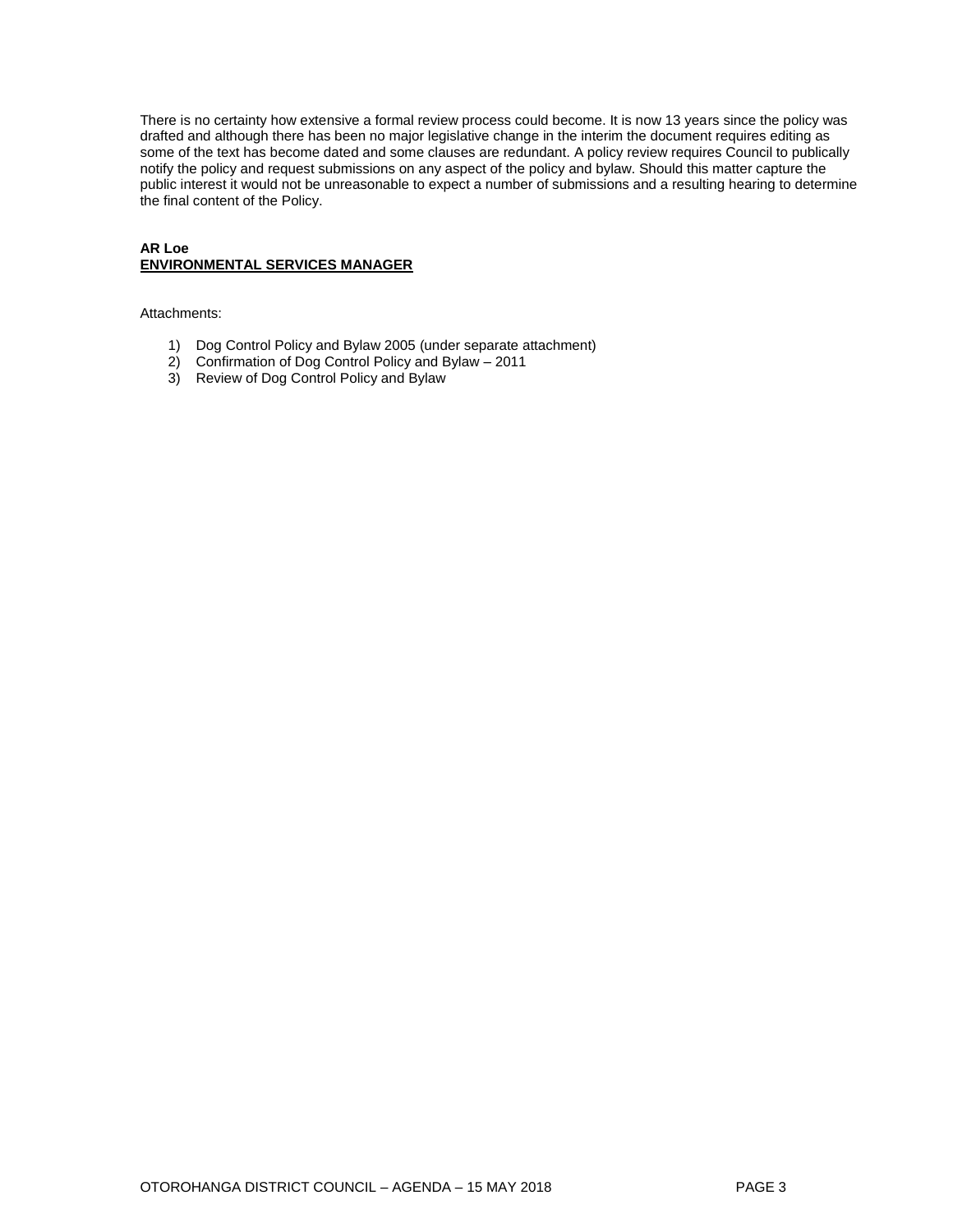#### **CONFIRMATION OF DOG CONTROL POLICY & BYLAW**

**To: His Worship the Mayor and Councillors Otorohanga District Council From: Environmental Services Manager Date: 25 January 2011** 

#### **Executive Summary**

The five yearly review of the Otorohanga District Council Dog Control Policy and Bylaw has been completed and no submissions or recommendations to change the Policy have been received.

#### **Staff Recommendation**

It is recommended that:

Following public consultation as required by section 10AA of the Dog Control Act 1996, the Otorohanga District Council Dog Control Policy and Bylaw be approved without any amendment.

#### **Report Discussion**

On 26 October 2010 Council approved the notification of the Otorohanga District Council Dog Control Policy and Bylaw for public consultation. The consultation period closed on 24 December 2010 with no submissions being received.

Accordingly no changes have been suggested to the Policy or the Bylaw. To complete this review process Council must now reconfirm the Dog Control Policy and Bylaw. Under the provisions of section 158 of the Local Government Act 2002 this bylaw and policy will not be due for review for another 10 years.

#### **AR Loe ENVIRONMENTAL SERVICES MANAGER**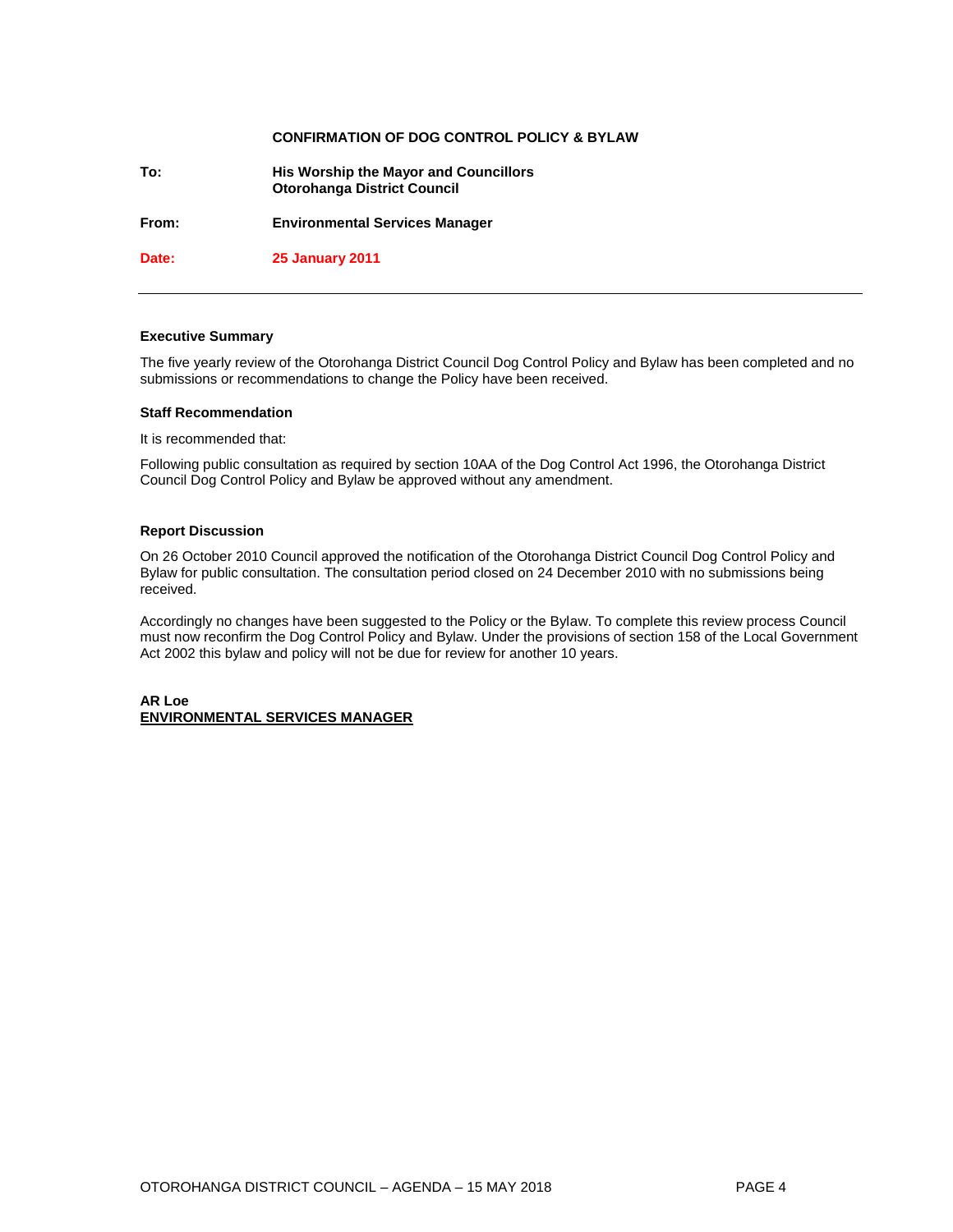#### **REVIEW OF DOG CONTROL POLICY & BYLAW**

**To: His Worship the Mayor and Councillors Otorohanga District Council**

**From: Environmental Services Manager**

**Date: 26 October 2010** 

#### **Executive Summary**

The Dog Control Act 1996 requires Council to conduct a five yearly review of the Dog Control Policy and Bylaw. This report contains an overview of those legislative requirements and the effectiveness of the current policy. The Policy is attached, under separate cover, to the Agenda.

#### **Staff Recommendation**

It is recommended that:

- 1. The report by the Environmental Services Manager be received, and
- 2. The Otorohanga District Dog Control Policy and Bylaw be notified for public consultation in accordance with the provisions of the special consultative process of the Local Government Act 2002

#### **Report Discussion**

The last major review and amendments to the Otorohanga District Dog Control Policy and Bylaw (the Policy) were adopted by Council on 11 October 2005. Legislation requires that Council now revisits the Policy to consider if it is meeting the needs of the community in relation to those matters outlined in Section 10(4) of the Dog Control Act 1996.

- *10(4) In adopting a policy under this section, the territorial authority must have regard to:*
	- *(a) The need to minimise danger, distress and nuisance to the community generally; and*
	- *(b) the need to avoid inherent danger in allowing dogs to have uncontrolled access to public areas that are frequented by children, whether or not children are accompanied by adults; and*
	- *(c) the importance of enabling, to the extent that is practicable, the public (including families) to use streets and public amenities without fear of attack or intimidation by dogs; and*
	- *(d) the exercise and recreational needs of dogs and their owners.*

In 2005 Council made changes to the location of the Dog Exercise Area on the flood bank reserve in Otorohanga and prohibited dogs from the Central Business District in Otorohanga. This was the extent of the changes made in the last review of the Policy.

In August 2008 Council approved a minor change to Schedule 7 of the Policy. This related to clarification of the criteria for qualification into the Special Owner Policy.

Apart from this change there have been no further requests for amendment to any aspects of the current Dog Control Policy and Bylaw.

There has been no feedback or comment from the community that the Policy is not delivering the outcomes stated by the Act. Accordingly no changes to the existing policy are proposed. However it is the purpose of this review process to put this matter before the community in the expectation that feedback will be received on these issues and any processes that may warrant improvement.

This report signals the start of a consultative process. The Dog Control Policy and Bylaw have been operating effectively for the past five years and it is my recommendation that they be reconfirmed for a further period following this policy review.

#### **AR Loe ENVIRONMENTAL SERVICES MANAGER**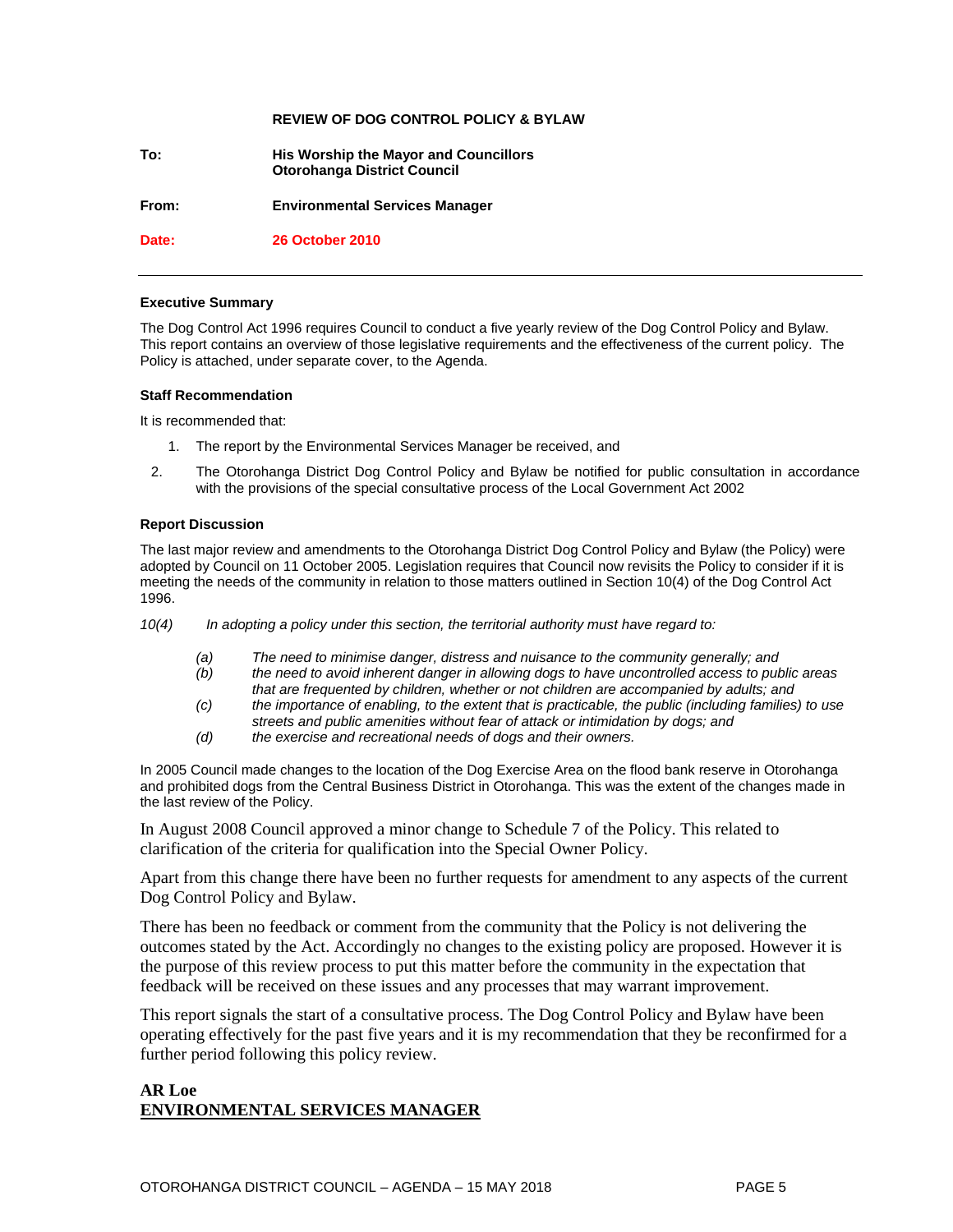| <b>ITEM 260</b> | <b>ROUTINE ENGINEERING REPORT - FEBRUARY TO APRIL 2018</b> |
|-----------------|------------------------------------------------------------|
| To:             | His Worship the Mayor and Councillors                      |
|                 | <b>Otorohanga District Council</b>                         |
| From:           | <b>Engineering Manager</b>                                 |
| Date:           | 24 May 2018                                                |

#### **Relevant Community Outcomes**

- The Otorohanga District is a safe place to live
- Ensure services and facilities meet the needs of the Community

#### **Executive Summary**

This is a routine report on engineering matters for the period February to April 2018.

#### **Staff Recommendation**

It is recommended that the report be received.

#### **Report Discussion**

#### **ROADING**

#### **Contract 1025 – Roads Maintenance (Services South East (NZ) Ltd)**

The beginnings of tangible evidence of improved performance by SSE in January has continued and they have shown the desire for ongoing improvement, however there remains a long way to go. The average performance score over the last two three-monthly reports (as defined in the Contract) has risen from 46% to 57%. All maintenance work is now being carried out by SSE with no assistance provided by other contractors.

SSE staffing and equipment levels are now close to those included in the tender documents and it is anticipated that the improved performance will continue with the stated objective being to achieve a consistent monthly performance score of 80% or more. Council staff acknowledge that a concerted effort is needed by SSE to gain their confidence and the working relationships are slowly improving.

#### **Contract 1009 – LED Streetlight Upgrade (The Lines Company)**

The Lines Company has completed approximately half of the work on the streetlight conversion to LED lighting. Progress has stalled over the last couple of weeks however assurances have been given by The Lines Company that this work will be completed by 30 June 2018 at the very latest.

#### **Contract 1051 – Second Coat Sealing and Reseals 2017 – 2019 (Higgins Construction Limited)**

Higgins Construction have completed the vast majority of this work in a professional manner with the work outstanding being delayed due to the weather. It is expected that this work will be complete in the next couple of weeks, weather permitting.

#### **Contract 1029 – Pavement Marking 2017 – 2020 (Roadmarkers NZ Ltd)**

Roadmarkers New Zealand have now completed the majority of the work in a professional manner and have proved easy to work with and well organised with their traffic management. Again, some delays recently due to the weather.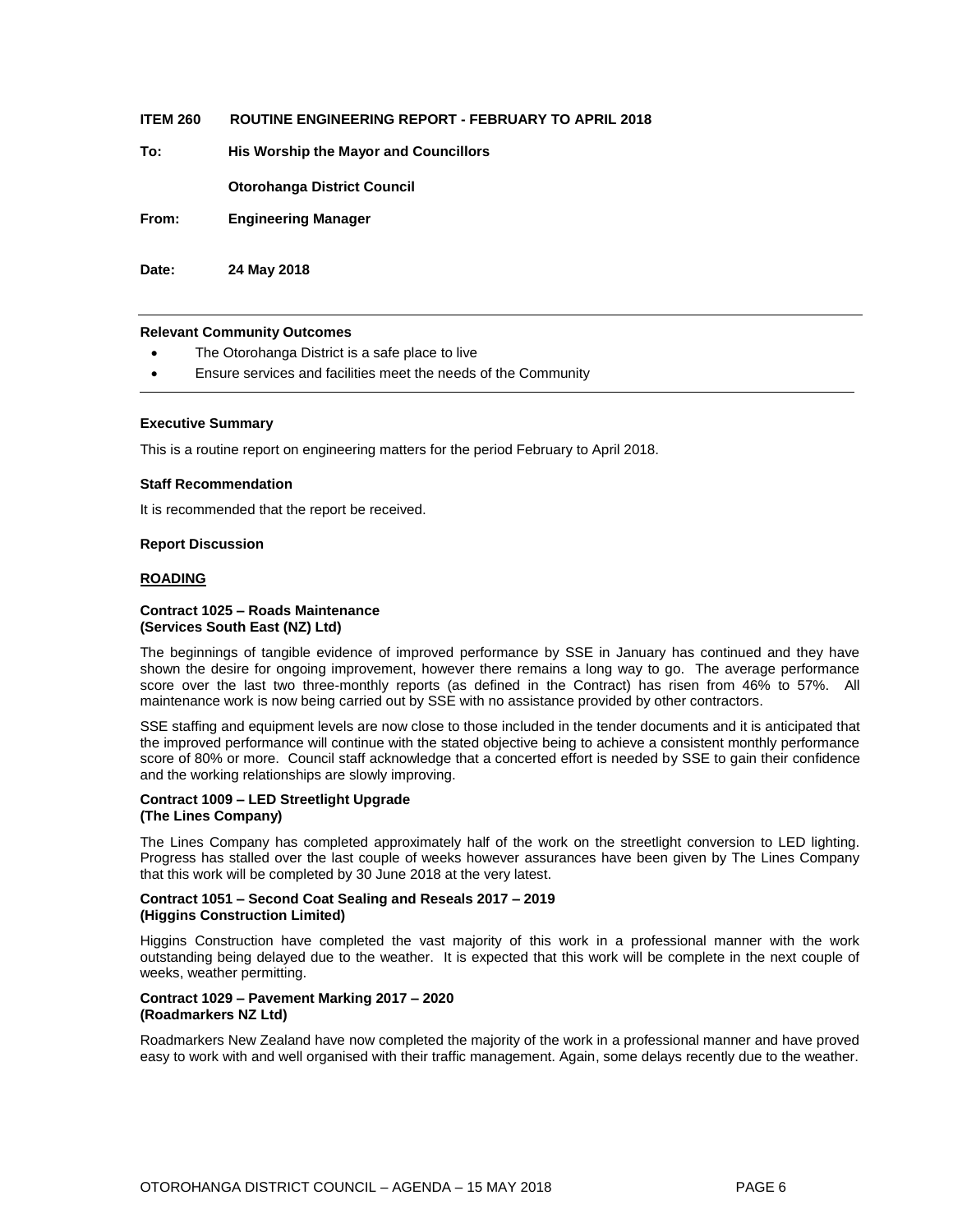#### **Contract 1038 – Mangawhero Bridge Strengthening Works, Otewa Road (TBS Farnsworth)**

This work is now complete.

#### **C1042 Mangati Road Sight Benching (Holden Earthmoving Ltd)**

All but one of the seventeen sight benches have been completed, the final one has been placed on hold and will be done in late spring. This delay was caused by rain and the sensitive nature of the sites to wet weather, particularly the spoil site. The last sight bench also appears to contain a significant amount of rock and this coupled with the Waikato Regional Council's reluctance to issue a winter works resource consent made postponing this work the most logical option. There has also been some additional work (to ease access to the single lane bridge and repair a slump) identified which Holden Earthmoving have been asked to price and complete in the spring.

#### **Contract 1053 – Footpath Construction and Maintenance 2017/18**

This Contract is for the maintenance of existing footpaths, plus the construction of three new footpaths in Alex Telfer Drive and Domain Drive, in Otorohanga and Charleton Street in Kawhia. The Contract was tendered and only one tender was received, which was close to twice the Engineer's estimate (tender \$243,713, estimate \$137,626).

The scope of work was then split into two options for pricing which separated the Kawhia work from that in Otorohanga and retendered. No tenders were received. A price to complete the Charleton Street footpath in Kawhia has been negotiated with Ross Dockery, further negotiations are currently taking place for the maintenance work in Kawhia and the entire scope of work in Otorohanga.

#### **C1060 – Waikeria Road Bridge Widening**

This work is being undertaken to facilitate the possible expansion of Waikeria Prison and will become a Council asset. Apart from the road construction associated with this, the cost is not being met by Council. Construction is well underway with completion planned for mid-June 2018.

#### **C1061 – Waikeria Road Upgrade**

This work is being undertaken to facilitate the possible expansion of Waikeria Prison, however this section of road was due for rehabilitation in the near future. Only the work associated with rehabilitation which Council would normally have done is for Council's account. Construction is well underway with completion planned for mid-June 2018.

#### **C1063 - Huiputea Drive - Lowering and Associated Car Park and Stormwater Works**

The design of this work was completed and the Engineer's estimate was calculated at \$579,560 which was double the budget. The reason for this being the complexity of the stormwater requirements, which included new pipework and pump chambers plus the new level of the road is such that the existing stormwater pipes would become too high. The decision was taken to postpone this work and just complete the extension and resurfacing of the existing car park area to enable it to tie in to the new playground.

#### **Contract 1064 – Area Wide Pavement Treatment (Schick Construction Ltd)**

This Contract is now complete and achieved a good outcome. Final payment is still to be made to Schick Construction subject to final measurement based on, as yet, unsupplied information.

#### **Contract 1066 – Kakamutu Road Earthworks**

#### **(R & L Drainage)**

This Contract has been completed in a satisfactory manner.

#### **Roading Budgets**

Overall the roading budgets are slightly under budget which vindicates previous decisions made to postpone the Mangaorongo Rd rehabilitation in favour of the Waikeria Road rehabilitation and to provide for the cost of the storm events during October and some major culverts due for replacement.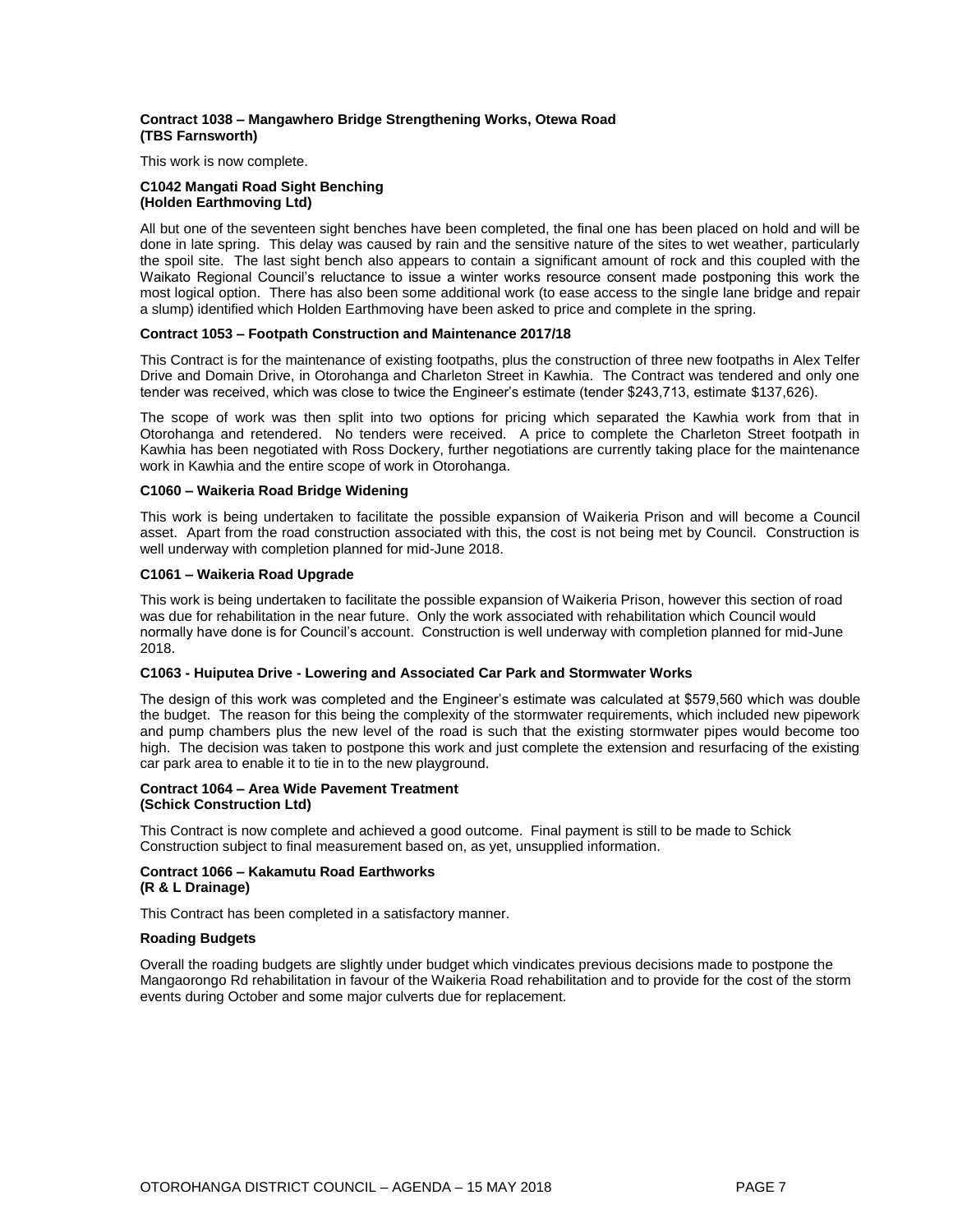#### **WATER AND COMMUNITY SERVICES**

#### **Ministry of Health Drinking Water Compliance**

Routine Health Act Drinking Water Annual Compliance Survey meeting scheduled with Mark Palmer of the Waikato District Health Board and Council Staff 1 June 2018 ahead of the report on compliance with the Drinking-water Standards for New Zealand 2005 (Revised 2008) and duties under Health Act 1956 for all of Council's potable water plants.

#### **Kawhia Community Water Supply**

Preparations are underway to replace the aging clarifier, expected cost \$45,000.00

#### Resource Consents

Nothing to report for this period.

#### Budget/Actuals

In summary the overall budget for the Kawhia Scheme is tracking well.

#### **Arohena Rural Water Supply**

On 12 April 2018, during the annual Rural Water Supply Scheme Committee meeting, Council presented the committee (under section 131-135 Local Government Act 2002) a series of alternative options to the status quo relating to the schemes inability to meet the requirements of the Health Department Drinking-water Standards for New Zealand 2005 (Revised 2008).

It was agreed that scheme customers should be informed of these alternative options and their views sought through a survey and a meeting.

This meeting is to be held at 12.00 noon on Wednesday 23 May 2018 at the Arohena Hall, where the results of the survey will be discussed, questions can be asked, and the committee will indicate its proposed way forward.

#### **Operations**

The operation of the Arohena scheme has been without incident during this reporting period.

#### Resource Consents

Nothing to report for this period

#### Budget/Actuals

In summary the overall operating budget for the Arohena scheme is tracking well, however the maintenance costs for the year to date are still slightly higher than budgeted, but have been good over the last three months,

#### **Ranginui Rural Water Supply**

No capital works to report for this period.

Resource Consents

Nothing to report for this period

#### Ministry of Health

Water Services is waiting on final sign off from the Medical Officer, Waikato District Health Board, that allows the designation of the scheme to change from potable water to stock feed only. All documentation from the scheme members is now complete and with the WDHB. Once the Medical Officer of Health has given sign off for the change of designation, then Water Services can stop the chlorination of the reticulation and wind back other operational functions. This will inherently introduce cost saving to the scheme owners.

#### Budget/Actuals

A summary review of the ledger for this fiscal year raises concerns firstly with activity operations and then with asset maintenance. This is due in part to previous budget projections being made based on the scheme transitioning to stock feed which has not been completed yet, therefore the scheme is still a potable water supply and thus Water Services must then still meet the Waikato District Health Boards requirements. Both the water services accounts for the first half of the financial year have attracted operator costs culminating from mainly call outs (some after hours) in response to a variety of reasons such as no water calls, broken mains, plant sheet recording, drinking water requirements and general maintenance call outs.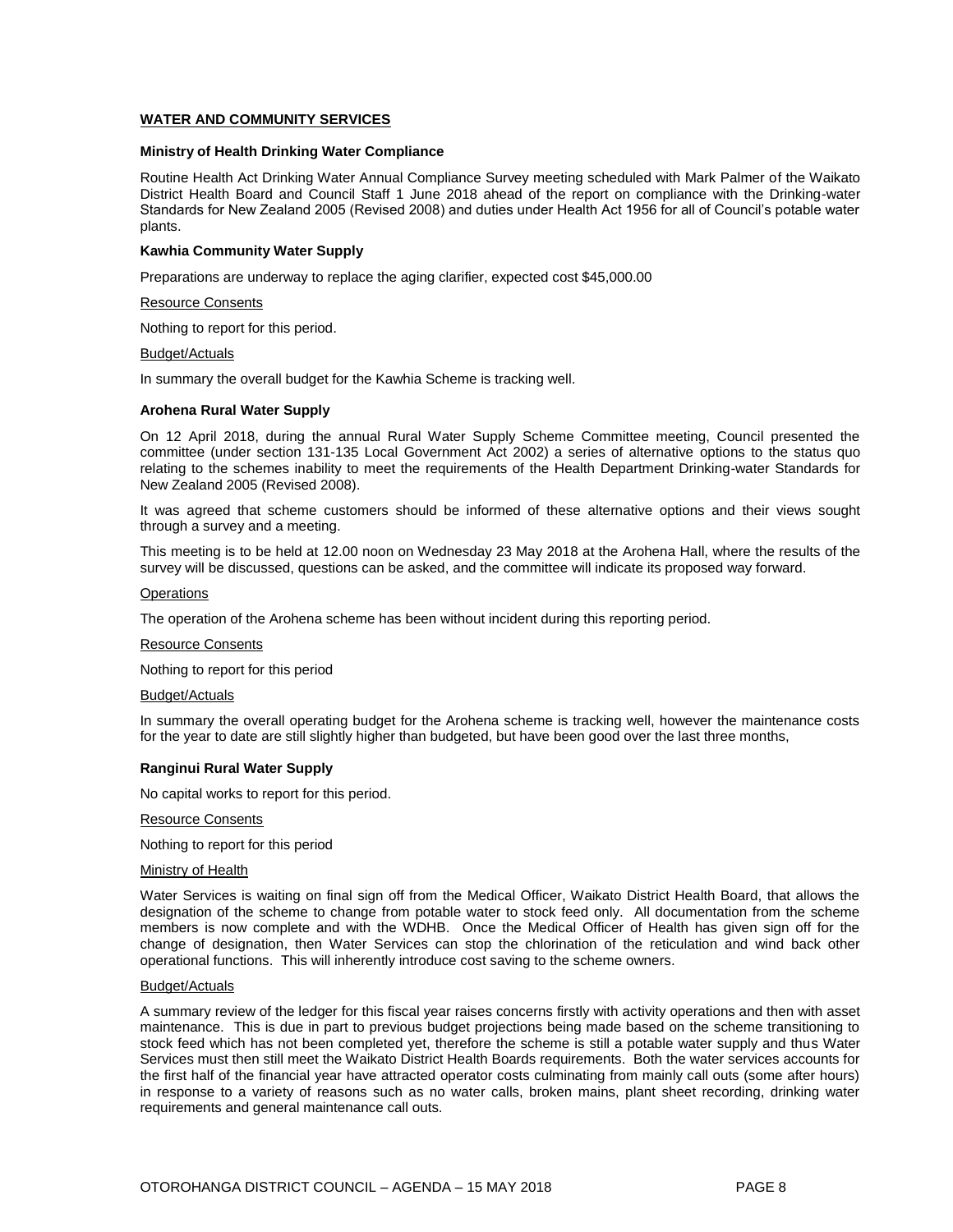#### **Tihiroa Rural Water Supply**

No capital works to report for this period.

The challenges in complying with the Drinking Water Standards are the same as those facing the Arohena Scheme.

This question was also posed to the Tihiroa Rural Water Scheme Committee and a series of alternative options put forward to the Committee. With regards to the scheduled meeting itself, due to low Committee member numbers in attendance, the Chair was unable to form a quorum and therefore no resolutions were passed. What did eventuate was that Council used this as an opportunity to facilitate an open discussion on all agenda items with the Chair and Committee members present.

Right now, Council is in the throes of organising another meeting (with the idea of establishing a quorum) in the near future to arrive at a decision on the way forward for the scheme.

Resource Consents

Nothing to report for this period.

Budget/Actuals

A summary review of the ledger for this end of the financial year does not reveal any areas of concern.

#### **Otorohanga/Waipa Water Supply/Plant**

C1039 - Mountain View Reservoir Renewal

The maintenance period for this Contract ended 22 February 2018. This project is now complete.

Resource Consents

Nothing to report for this period

#### Budget/Actuals

Budgets are still tracking higher than anticipated due in the main part to increased staff time as a result of the drinking water compliance and associated increased costs of chemicals. Operating costs for the last three months have been more in line with budgets, however staff time is still exceeding budget. Total staff recoveries will be balanced against staff time reduced in other areas, so the effective cost to Council remains constant.

#### **Otorohanga Sewerage Treatment**

The Western wetland renewal project is complete cost to date \$90,000.00.

Resource Consents

Nothing to report for this period.

Budget/Actuals

A summary review of the ledger does reveal some areas of concern, in particular maintenance costs. As noted in previous Engineer's reports, there was a couple of reactive work incidents that Services were not able to budget for. Having said that, the wetlands project came in some \$70,000 under budget. Engineering staff time charges are also some \$30,000 under budget.

#### **Otorohanga Community Stormwater Drainage/Flood Protection**

Nothing to report for this period

Resource Consents

Nothing to report for this period

Budgets/Actuals

A summary review of the ledger for this end of the financial year does not reveal any areas of concern.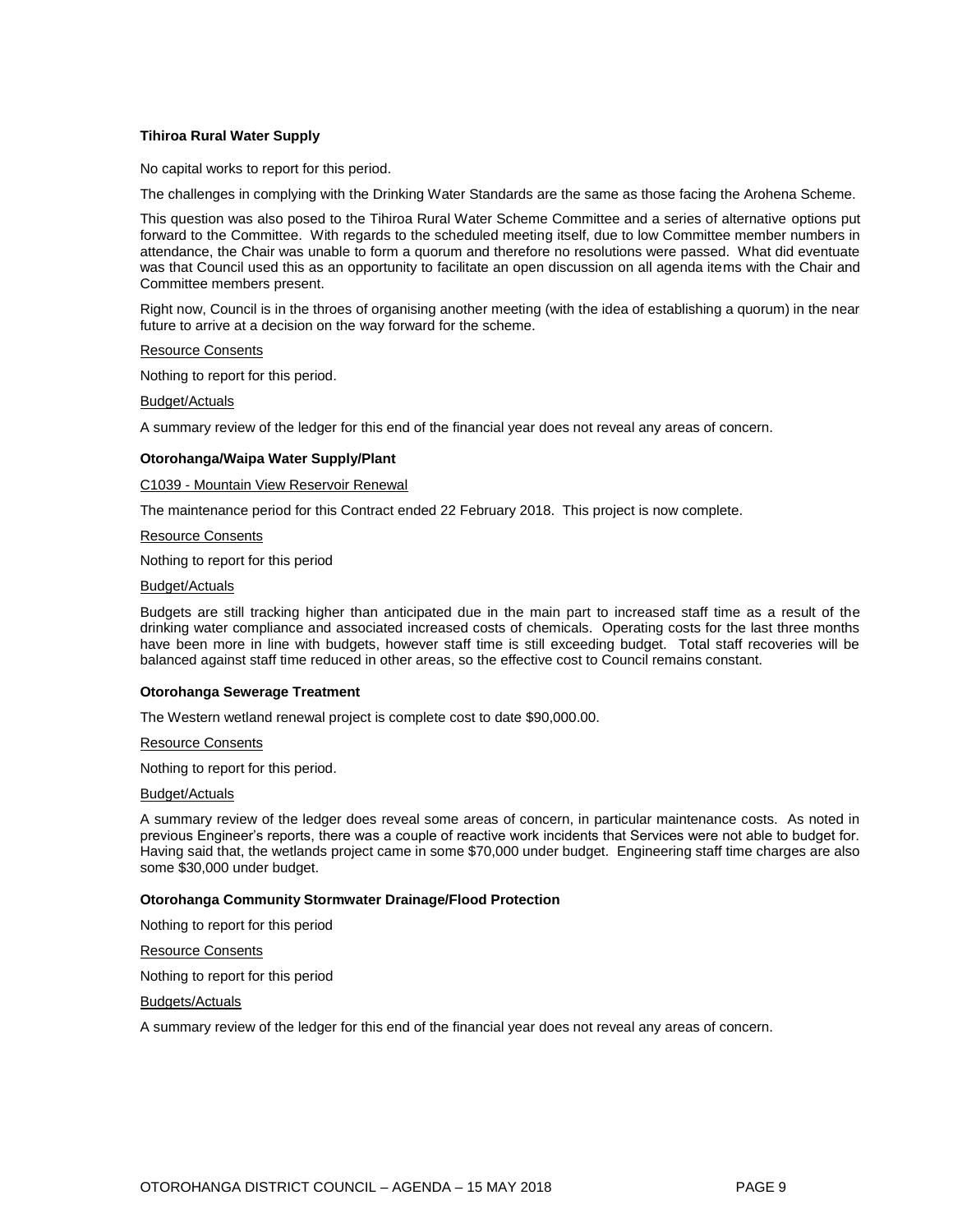#### **OTOROHANGA COMMUNITY PARKS & RESERVES**

#### **Otorohanga Domain**

The Domain surface was rolled and verti-drained before the winter football season and so far has shown good drainage results. Positive comments have been received from Otorohanga Football Club and visiting clubs on the playing surface.

#### **Reg Brett Reserve**

Awaiting starting dates on the Kiwiana Playground construction at the Reg Brett Reserve.

#### **Lake Huiputea Wetlands**

The inlet to Lake Huiputea has been realigned and the stagnant pond on the north side of the lake filled in. Work continues with planting and fencing to start again soon, which will include the fencing of the railway land. Substantial aquatic mercer grass needs to be dug out soon. The outlet culverts need to be replaced in the next financial year.

#### **Otorohanga Community Public Conveniences**

Waipapa toilets been installed and are fully operational.

Reg Brett Reserve toilet block roof replacement is underway.

#### **Kawhia Toilets**

Tom French Reserve Toilet block exterior was painted recently as part of a team building day amongst Services staff.

#### **Rotary Park/Bob Horsfall**

Work started around the three ponds in Rotary Park with the Raupo removed and new culvert installed. Years of stacked up green waste and overgrowth has been removed. Work continues with new track work and new planting.

#### **WW1 Cannons - Memorial Park**

The WW1 Mortar is still being worked on, unfortunately there was more deterioration than first thought. A permanent roof structure is being explored

#### **Council Administration Building**

The replacement of roof cladding is complete above the Mayor's and IT office. The Chambers roof to be done in the next two months. Office alterations on the ground floor have been completed.

#### **Otorohanga Swimming Pool/Gym**

The new Contractor Community Leisure Management (CLM) is working well, and brings a new level of professionalism to operations. Diving blocks have been moved to the deep end to meet current diving depth standards.

#### **Otorohanga Cemetery**

Discussions have been held with the Contractor to ensure that the cemetery is presented at a high level for every public holiday and long weekend.

#### \

#### **Otorohanga Community Housing for the Elderly**

An electrical fire was discovered in the meter box at Elizabeth Place on 3 April. Otorohanga Fire Brigade attended. The fire appears to have started from old switch gear and minor damage occurred. The tenants were not affected.

Flat 3 Elizabeth Place bathroom refurbishment is completed. Windsor Court is fully insulated, and both Windsor Court and Elizabeth Place now have ten year battery smoke alarms in every unit.

#### **Kawhia Cemetery**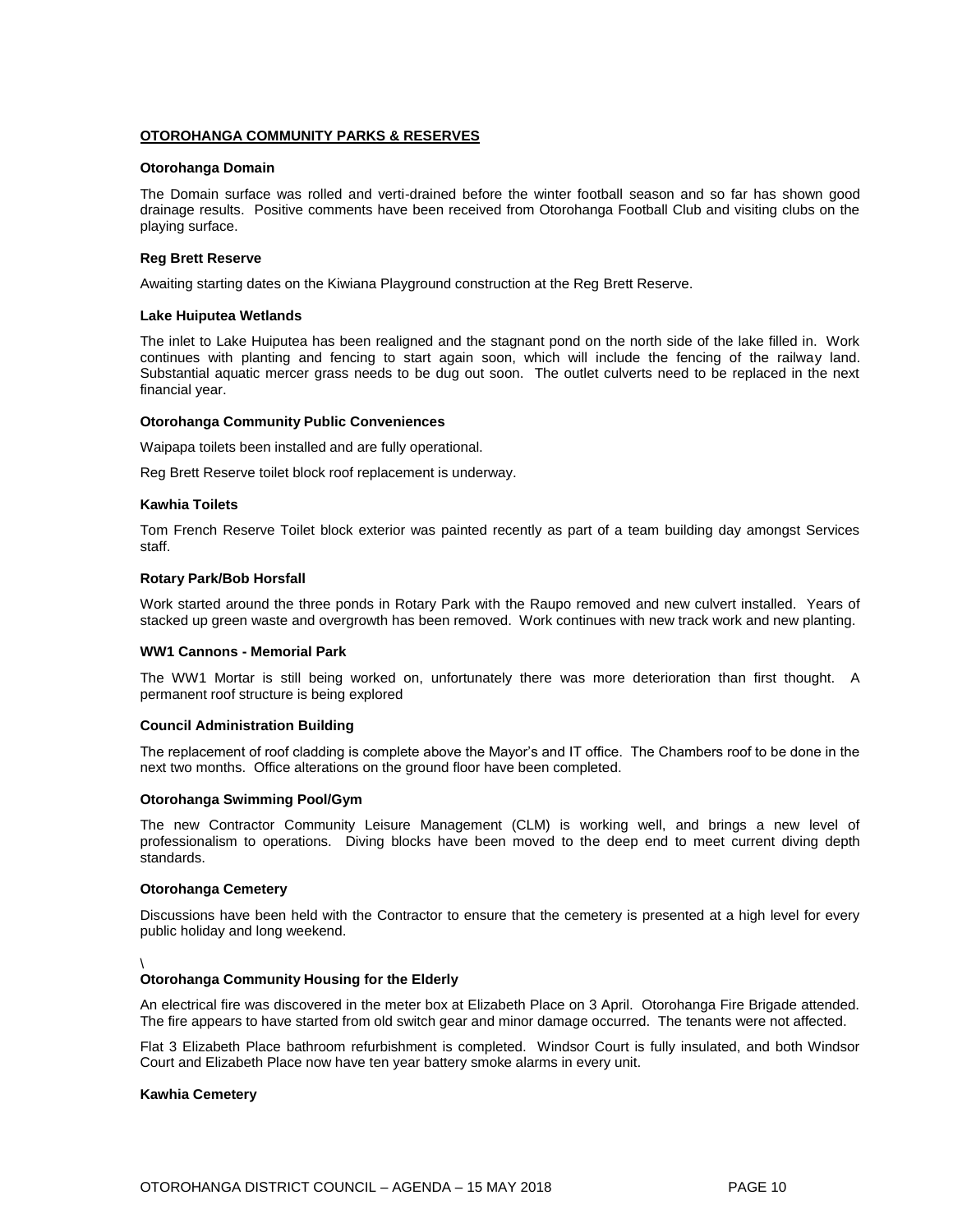New fence screening is being planned to hide the transfer station.

#### **Kawhia Harbour**

Historic Pohutukawa branch which fell on the Kaora Track was removed in a joint operation with Council, Ngati Hikairo and Waikato Tainui Carvers. The remains of the branch taken to Ngaruawahia

#### **Kawhia Medical Centre**

The revitalised butterfly garden is establishing well.

#### **Kawhia Housing for the Elderly**

Refurbishment work on Flat 1 has started, along with the new clothes lines and screen fencing.

#### **Kawhia Museum**

A new roof has been fitted on the whale boat shed.

#### **Refuse and Recycling**

A recent audit of the Otorohanga Transfer Station revealed that the building has still got outstanding issues and therefore does not meet the requirements for a Building Code of Compliance. A local Contractor has investigated the work required.

A Waste Audit (Waste Assessment 2018) that will support and provide the foundation for Council to update its Waste Management and Minimisation Plan (WMMP) in an informed and effective manner, has been completed.

The Waste Audit must be adopted by elected members as part of the Waste Minimisation Management Plan review 2018. A workshop is planned for this.

#### Budget/Actuals

Overall parks and reserves budgets are tracking well, with no significant cost over runs and the majority of the cost centres being on or under budget.

**R H Brady ENGINEERING MANAGER**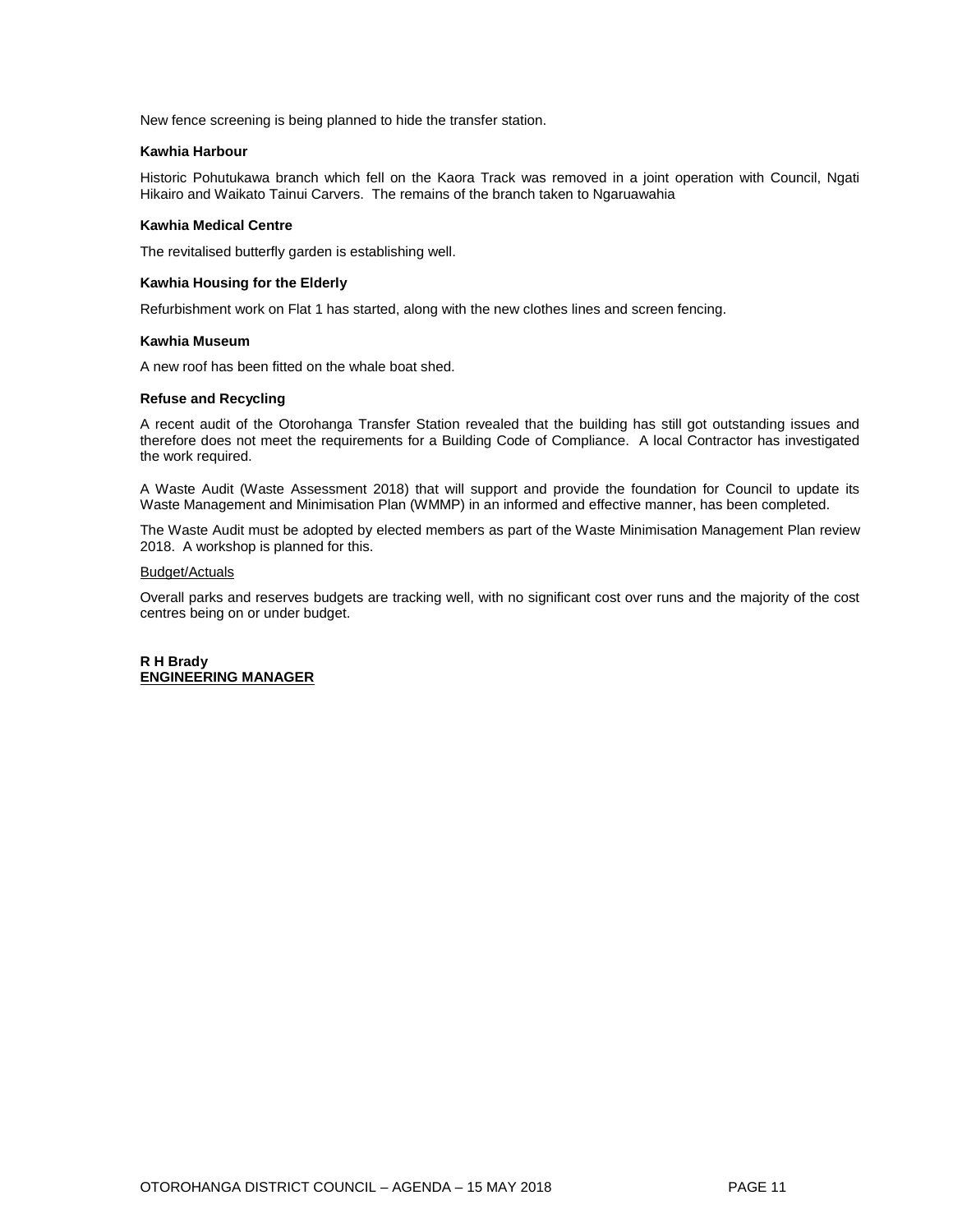| <b>ITEM 261</b> | ADOPTION OF REGIONAL INFRASTRUCTURE TECHNICAL SPECIFICATIONS                |
|-----------------|-----------------------------------------------------------------------------|
| To:             | His Worship the Mayor and Councillors<br><b>Otorohanga District Council</b> |
| From:           | <b>Engineering Manager</b>                                                  |
| Date:           | 24 May 2018                                                                 |

#### **Relevant Community Outcomes**

- The Otorohanga District is a safe place to live
- Ensure services and facilities meet the needs of the Community

#### **Executive Summary**

The Waikato Local Authority Shared Services (WLASS) Board, made up of all the Waikato CEO's, recently adopted the Regional Infrastructure Technical Specifications (RITS). The next step is for each participating Council to adopt the RITS which will replace the existing code of practice which, for Otorohanga is currently the Hamilton City Standard Technical Specifications.

#### **Staff Recommendation**

It is recommended that the Waikato Local Authority Shared Services, Regional Infrastructure Technical Specifications be adopted by Otorohanga District Council.

#### **Report Discussion**

A comprehensive body of work has been completed over the last two years using the Hamilton City Technical Specifications as a starting point and adding to this, based on the feedback given from all participating Councils. Otorohanga's Engineering Manager and Engineering staff have been peripherally involved but due to the relatively small amount of development work undertaken, limited resources have been applied to this. The Hamilton Standards have always proved more than adequate for the needs of the Otorohanga Engineering Department, and the RITS, which is an update and improvement, will certainly continue to do so.

Council's Environmental Services Manager is also supportive of the adoption of the RITS and its association with the Otorohanga District Plan.

The Regional Infrastructure Technical Specifications have been released by WLASS for targeted consultation. As there is only a small amount of growth forecasted in the Otorohanga District, and this document will effectively replace the currently used specifications which proved fit for purpose, it is believed that there is no need to consult on the RITS.

This RITS sets out the processes and standards that are to be followed and met whenever any development project is undertaken in accordance with Otorohanga District Council's District Plan.

The RITS sets standards for design and construction of public infrastructure and is intended to provide clarity and consistency for contractors, developers, and consultants in the Waikato region. It includes standards for earthworks, transportation, water, wastewater, storm water, landscapes, and accepted materials.

The RITS coverage area includes Hamilton CC, Hauraki DC, Matamata-Piako DC, South Waikato DC, Waikato DC, Waipa DC, and Waitomo DC.

The entire document is some 600 pages long and can be viewed via the following link:

<http://www.waikatolass.co.nz/shared-services/regional-infrastructure-technical-specifications/documents/>

#### **R H Brady**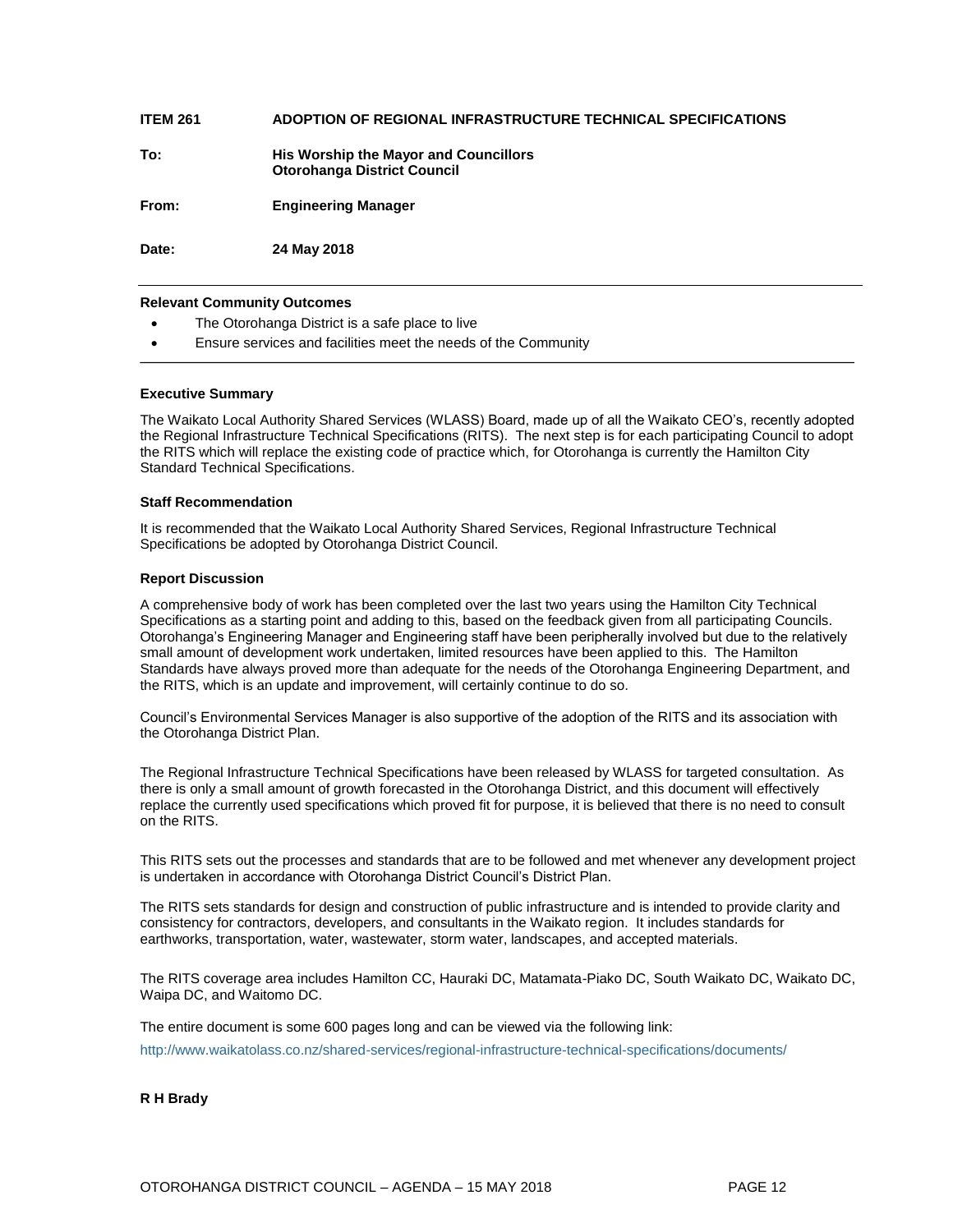## **ITEM 262 ROAD LEGALISATION PART OURUWHERO ROAD – SO 515967**

**To: His Worship the Mayor and Councillors Otorohanga District Council**

**From: Engineering Manager**

**Date: 15 May 2018**

#### **Relevant Community Outcomes**

Manage the natural and physical environment in a sustainable manner

#### **Executive Summary**

Council has documents requiring consent for part of Ouruwhero Road being a length of 1500 metres south of Peacock Road. This section of road was realigned in 2016/17 and this action is to adjust the legal boundaries to coincide with the adjustments made by the roading works.

The property owners involved are:

PC & RD Trubshaw CE, FA & MJ Barker AJ & BM Rogers PR & CJ Bradey

The consent relates to land to be acquired for road, and road to be stopped and vested in adjoining properties.

#### **Staff Recommendation**

It is recommended that:

- 1. The Otorohanga District Council hereby consents to the Minister of Land Information declaring
	- a. Pursuant to Section 114 of the Public Works Act 1981 the land described in the **First Schedule** below to be road vested in the Otorohanga District Council.
	- b. Pursuant to Sec 116 and 117 of the Public Works Act 1981 the road described in the **Second Schedule** below being stopped and vested in the adjoining properties by way of amalgamation with the titles listed and being subject to existing mortgages recorded on the titles.

#### *South Auckland Land District - Otorohanga District*

**First Schedule** - *Land to be Declared Road*

| Area               | Description      | Title      | Owners             |
|--------------------|------------------|------------|--------------------|
| 540m <sup>2</sup>  | Sec 3 SO 515967  | CFR 580327 | PC & RD Trubshaw   |
| 170 <sup>m²</sup>  | Sec 5 SO 515967  | SA989/62   | PC & RD Trubshaw   |
| $2211m^2$          | Sec 10 SO 515967 | CFR 601180 | PC & RD Trubshaw   |
| 687 <sup>2</sup>   | Sec 13 SO 515967 | CFR 601180 | PC & RD Trubshaw   |
| 1914m <sup>2</sup> | Sec 2 SO 515967  | SA48C/524  | CE, FA & MJ Barker |
| 573 <sup>2</sup>   | Sec 4 SO 515967  | SA48C/524  | CE, FA & MJ Barker |
| 901m <sup>2</sup>  | Sec 6 SO 515967  | SA48C/524  | CE, FA & MJ Barker |
| 360m <sup>2</sup>  | Sec 8 SO 515967  | SA44A/314  | AJ & BM Rogers     |
| 1145 $m2$          | Sec 11 SO 515967 | SA44A/314  | AJ & BM Rogers     |
| 645m <sup>2</sup>  | Sec 12 SO 515967 | SA44A/314  | AJ & BM Rogers     |
| 118m <sup>2</sup>  | Sec 14 SO 515967 | SA25B/809  | PRS & CJ Bradey    |

**Second Schedule** - *Road to be stopped and vested by amalgamated*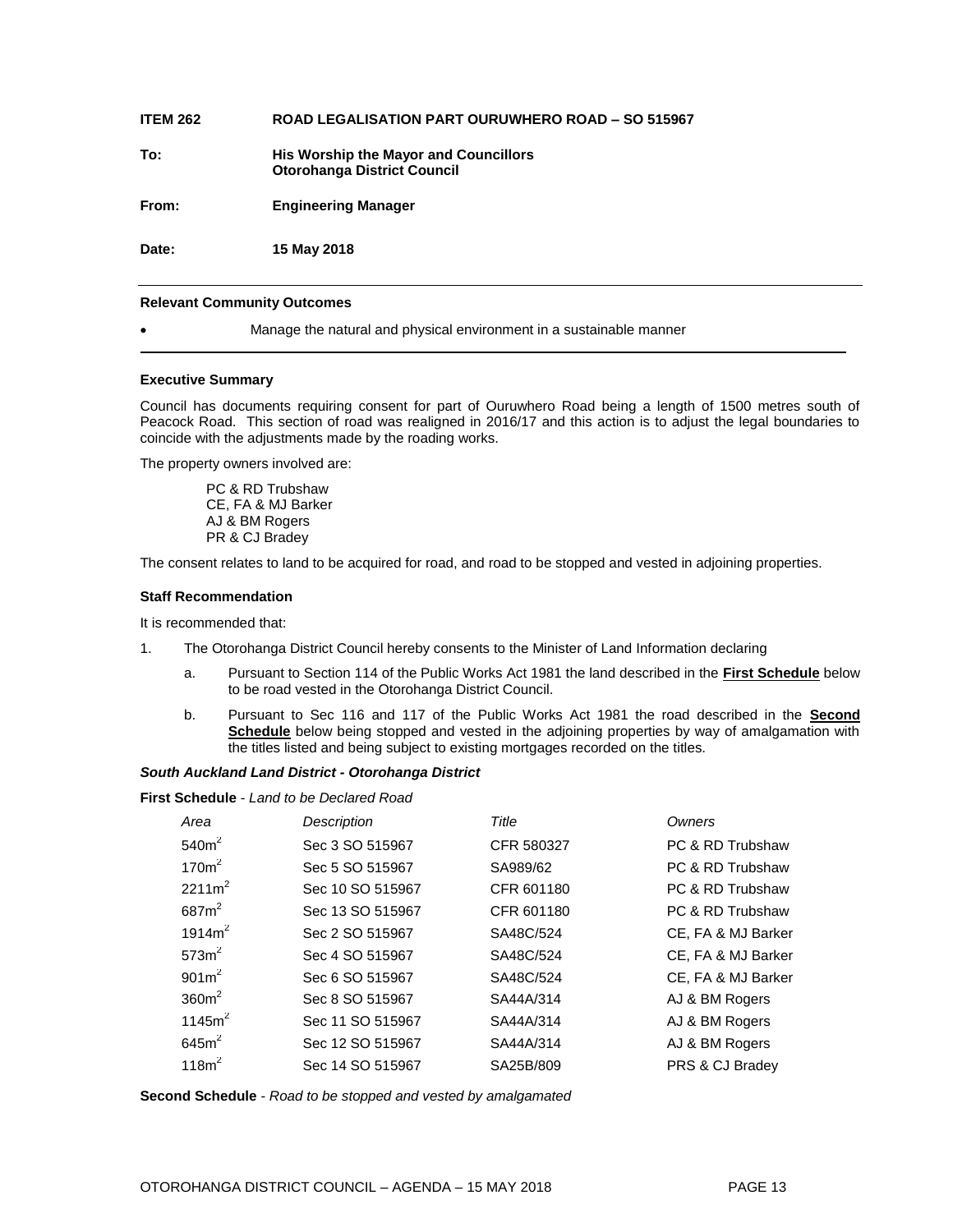| Area               | Description     | Title      | Owners           |
|--------------------|-----------------|------------|------------------|
| $1247m^2$          | Sec 1 SO 515967 | CFR 580327 | PC & RD Trubshaw |
| 194m <sup>2</sup>  | Sec 7 SO 515967 | SA989/62   | PC & RD Trubshaw |
| 2096m <sup>2</sup> | Sec 9 SO 515967 | SA44A/31   | AJ &DM Rogers    |

2. The Mayor and Chief Executive of Otorohanga District Council be authorised to sign and seal any documentation necessary to legalise plan SO 515967.

#### **Report Discussion**

These legal actions are required to adjust the property boundaries to coincide with the changes resulting from the improvements made to this section of Ouruwhero Road. Consultations were undertaken with all of the current owners impacted by the road works prior to the construction. Following the completion of the physical works and the preparation of the legal survey the Council obtained "Letters of Agreement in Principle" from each owner. The legal documents reflect these agreements.

The details are as follows:

#### PC & RD Trubshaw

The net area land loss for the Trubshaws is 2167 $m^2$ . The compensation agreed is \$5,534.53 (plus GST if applicable). The Council undertook fencing, land contouring, and regrassing where the works impacted on the property.

#### CE, FA & MJ Barker

The net area land loss for the Barkers is 3388m<sup>2</sup>. The compensation agreed is \$9,262.18 (plus GST if applicable). The Council undertook fencing, land contouring, and regrassing where the works impacted on the property.

#### AJ & BM Rogers

The net area land loss was small for the Rogers at  $54m^2$ . The compensation agreed is \$200. (plus GST if applicable). The Council undertook fencing, including replacing an entrance, also land contouring and regrassing where the works impacted on the property.

#### PR & CJ Bradey

The net area land loss for the Bradeys is 118m<sup>2</sup>. The compensation agreed is \$637.20 (plus GST if applicable). The Council undertook fencing where road works impacted on the property.

#### **General**

As is standard practice, Council is meeting all survey and legal costs associated with the road legalisation along this section of Ouruwhero Road.

#### **Roger Brady ENGINEERING MANAGER**

Attachments: SO 515967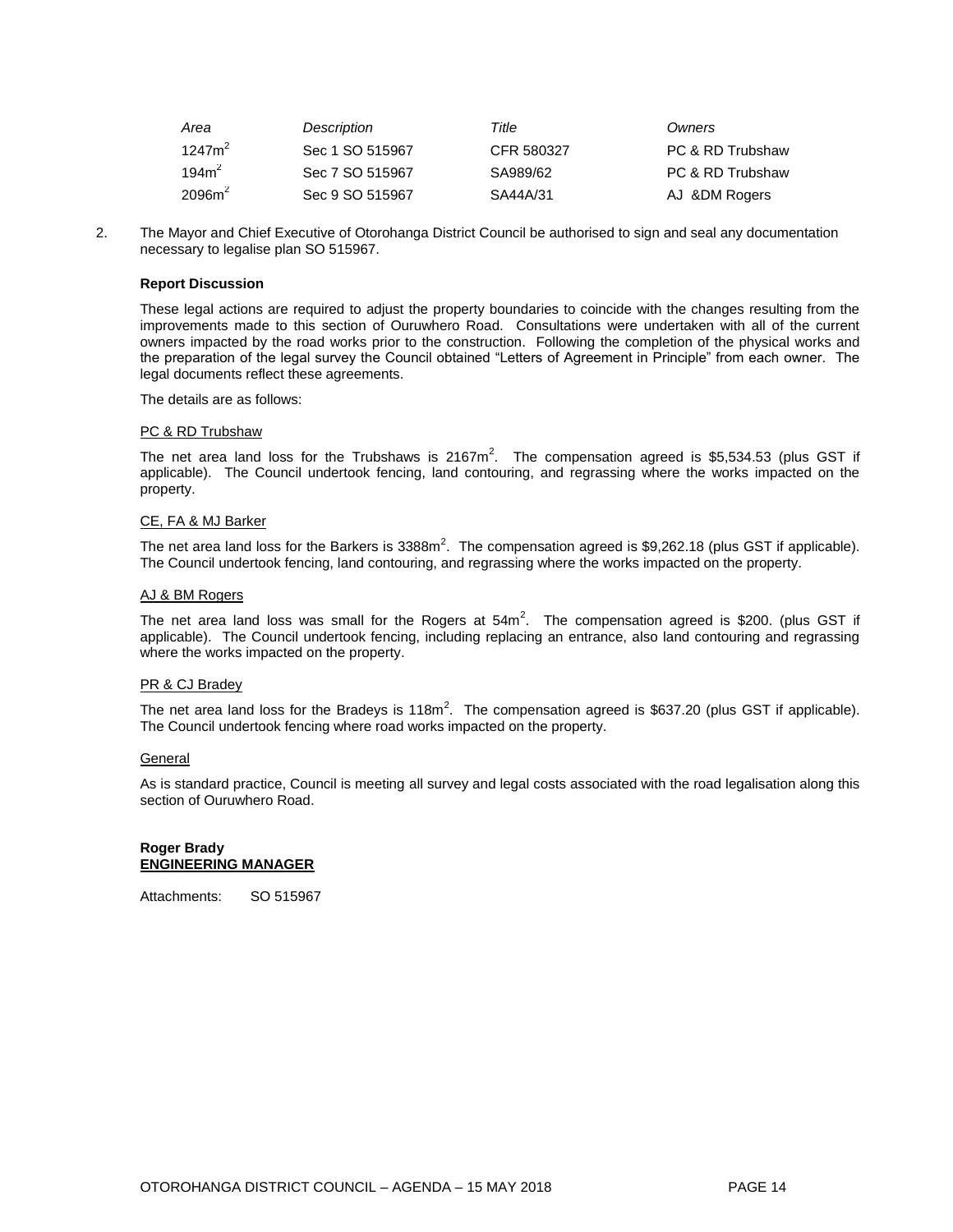



# **Title Plan - SO 515967**

| <b>Survey Number</b><br><b>Surveyor Reference</b><br>Surveyor<br><b>Survey Firm</b> | SO 515967<br>2203 Otorohanga D C<br>Murray Robert Hislop<br>Murray Hislop Surveyors<br>Declared on 27 Jan 2018 09:03 AM | Surveyor Declaration I Murray Robert Hislop, being a licensed cadastral surveyor, certify that:<br>(a) this dataset provided by me and its related survey are accurate, correct and in accordance with the<br>Cadastral Survey Act 2002 and the Rules for Cadastral Survey 2010, and<br>(b)the survey was undertaken by me or under my personal direction. |                          |                     |
|-------------------------------------------------------------------------------------|-------------------------------------------------------------------------------------------------------------------------|------------------------------------------------------------------------------------------------------------------------------------------------------------------------------------------------------------------------------------------------------------------------------------------------------------------------------------------------------------|--------------------------|---------------------|
| <b>Survey Details</b>                                                               |                                                                                                                         |                                                                                                                                                                                                                                                                                                                                                            |                          |                     |
| Dataset Description SECTIONS 1 - 20                                                 |                                                                                                                         |                                                                                                                                                                                                                                                                                                                                                            |                          |                     |
| <b>Status</b>                                                                       | Approved as to Survey                                                                                                   |                                                                                                                                                                                                                                                                                                                                                            |                          |                     |
| <b>Land District</b>                                                                | South Auckland                                                                                                          |                                                                                                                                                                                                                                                                                                                                                            |                          |                     |
| <b>Submitted Date</b>                                                               | 27/01/2018                                                                                                              | <b>Survey Class</b>                                                                                                                                                                                                                                                                                                                                        | Class B                  |                     |
|                                                                                     |                                                                                                                         | Survey Approval Date 31/01/2018<br>Deposit Date                                                                                                                                                                                                                                                                                                            |                          |                     |
| <b>Territorial Authorities</b>                                                      |                                                                                                                         |                                                                                                                                                                                                                                                                                                                                                            |                          |                     |
| Otorohanga District                                                                 |                                                                                                                         |                                                                                                                                                                                                                                                                                                                                                            |                          |                     |
| Comprised In                                                                        |                                                                                                                         |                                                                                                                                                                                                                                                                                                                                                            |                          |                     |
| CT SA25B/809                                                                        |                                                                                                                         |                                                                                                                                                                                                                                                                                                                                                            |                          |                     |
| CT SA44A/31                                                                         |                                                                                                                         |                                                                                                                                                                                                                                                                                                                                                            |                          |                     |
| CT 601180                                                                           |                                                                                                                         |                                                                                                                                                                                                                                                                                                                                                            |                          |                     |
| CT SA989/62                                                                         |                                                                                                                         |                                                                                                                                                                                                                                                                                                                                                            |                          |                     |
| CT 580327                                                                           |                                                                                                                         |                                                                                                                                                                                                                                                                                                                                                            |                          |                     |
| CT SA48C/524                                                                        |                                                                                                                         |                                                                                                                                                                                                                                                                                                                                                            |                          |                     |
| <b>Created Parcels</b>                                                              |                                                                                                                         |                                                                                                                                                                                                                                                                                                                                                            |                          |                     |
| Parcels                                                                             |                                                                                                                         | Parcel Intent<br>Road<br>Road                                                                                                                                                                                                                                                                                                                              | Area                     | <b>CT</b> Reference |
| Section 1 Survey Office Plan 515967                                                 |                                                                                                                         | Legalisation                                                                                                                                                                                                                                                                                                                                               |                          |                     |
| Section 2 Survey Office Plan 515967                                                 |                                                                                                                         | Legalisation                                                                                                                                                                                                                                                                                                                                               | $0.1247$ Ha              |                     |
| Section 3 Survey Office Plan 515967                                                 |                                                                                                                         | Legalisation                                                                                                                                                                                                                                                                                                                                               | 0.1914 Ha                |                     |
| Section 4 Survey Office Plan 515967                                                 |                                                                                                                         | Legalisation                                                                                                                                                                                                                                                                                                                                               | $0.0540$ Ha.             |                     |
| Section 5 Survey Office Plan 515967                                                 |                                                                                                                         | Legalisation                                                                                                                                                                                                                                                                                                                                               | $0.0573$ Ha              |                     |
| Section 6 Survey Office Plan 515967                                                 |                                                                                                                         | Legalisation                                                                                                                                                                                                                                                                                                                                               | $0.0170$ Ha<br>0.0901 Ha |                     |
| Section 7 Survey Office Plan 515967                                                 |                                                                                                                         | Legalisation                                                                                                                                                                                                                                                                                                                                               | $0.0194$ Ha              |                     |
| Section 8 Survey Office Plan 515967                                                 |                                                                                                                         | Legalisation                                                                                                                                                                                                                                                                                                                                               | $0.0360$ Ha              |                     |
| Section 9 Survey Office Plan 515967                                                 |                                                                                                                         | Legalisation                                                                                                                                                                                                                                                                                                                                               | $0.2096$ Ha              |                     |
| Section 10 Survey Office Plan 515967                                                |                                                                                                                         | Legalisation                                                                                                                                                                                                                                                                                                                                               | $0.2211$ Ha.             |                     |
| Section 11 Survey Office Plan 515967                                                |                                                                                                                         | Legalisation                                                                                                                                                                                                                                                                                                                                               | 0.1145 Ha,               |                     |
| Section 12 Survey Office Plan 515967<br>Section 13 Survey Office Plan 515967        |                                                                                                                         | Legalisation                                                                                                                                                                                                                                                                                                                                               | $0.0645$ Ha              |                     |
|                                                                                     |                                                                                                                         | Legalisation                                                                                                                                                                                                                                                                                                                                               | 0.0687 Ha.               |                     |
| SO 515967 - Title Plan                                                              |                                                                                                                         | Generated on 31/01/2018 08:27am                                                                                                                                                                                                                                                                                                                            |                          | Pane 1 of 13        |

Page 1 of 13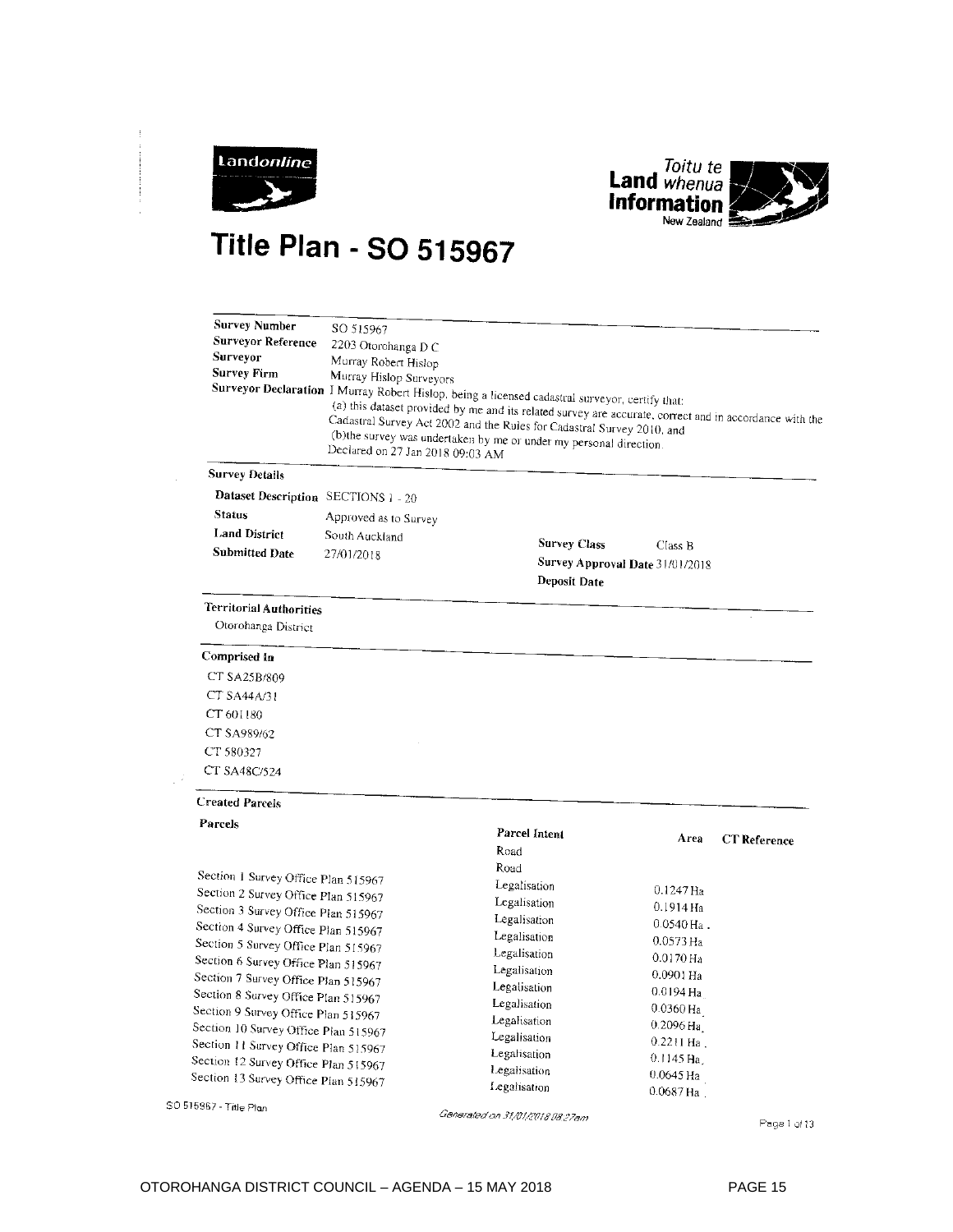



# **Title Plan - SO 515967**

#### **Created Parcels**

#### Parcels

Section 14 Survey Office Plan 515967 Section 16 Survey Office Plan 515967 Section 17 Survey Office Plan 515967 Section 15 Survey Office Plan 515967 Section 18 Survey Office Plan 515967 Section 19 Survey Office Plan 515967 Section 20 Survey Office Plan 515967 Area A Survey Office Plan 515967 **Total Area** 

Legalisation Fee Simple Title Fee Simple Title Fee Simple Title Fee Simple Title Fee Simple Title Fee Simple Title Easement

Parcel Intent

 $0.0118\,\mathrm{Ha}$ 131.5420 Ha 0.8566 Ha 58.5791 Ha 11.2937 Ha 43.8740 Ha 4.9701 Ha

**CT** Reference

Area

252.3956 Ha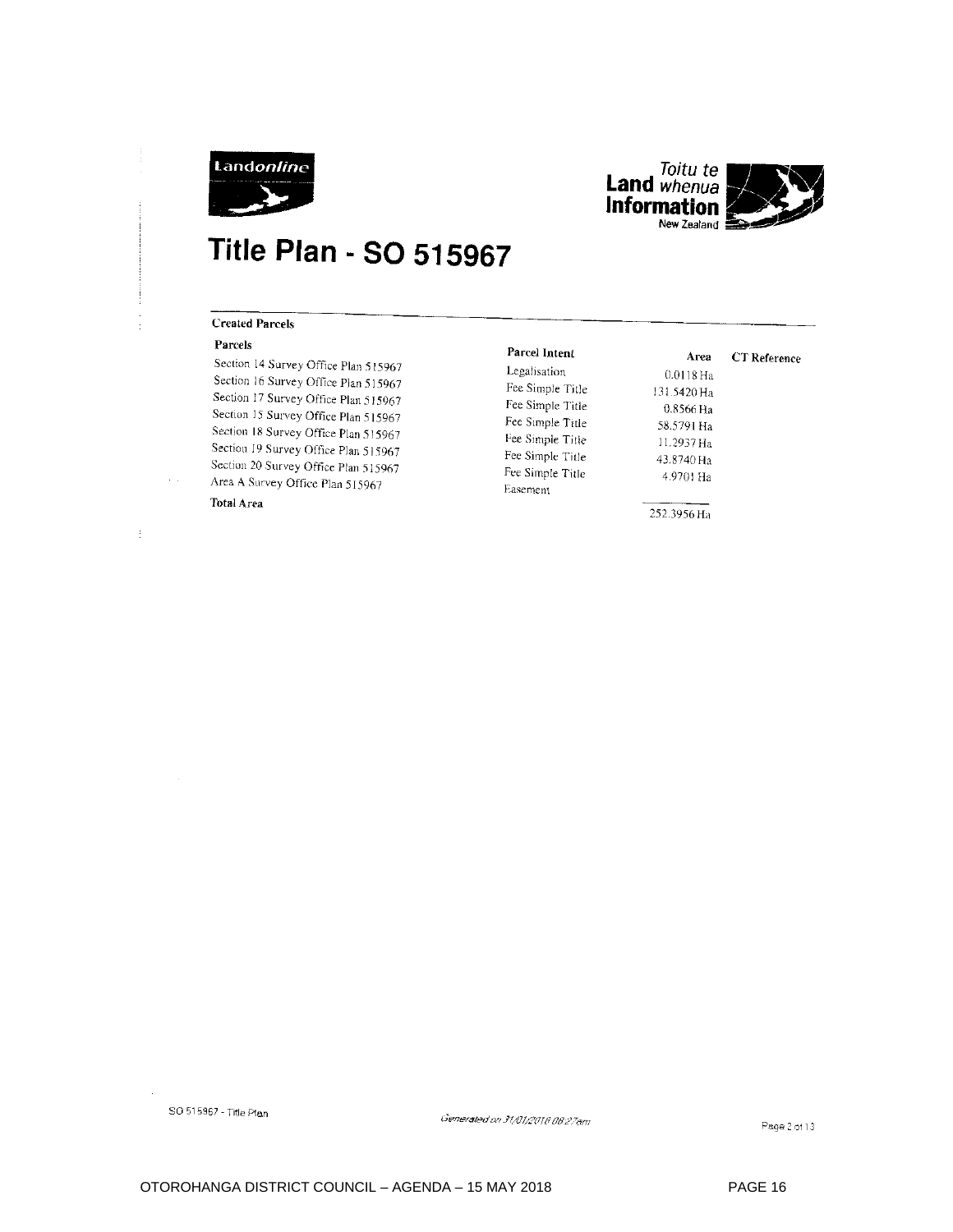### Schedule / Memorandum

| Land Registration District                                  | Plan Number |
|-------------------------------------------------------------|-------------|
| South Auckland                                              | SO 515967   |
| <b>Territorial Authority</b><br>Otorohanga District Council |             |

| Schedule of Existing Easements                   |       |                          |                          |
|--------------------------------------------------|-------|--------------------------|--------------------------|
| Purpose                                          | Shown | <b>Servient Tenement</b> | <b>Creating Document</b> |
| Right to convey<br>Electricity                   | A     | Section 15 SO 515967     | 9114889.7                |
|                                                  |       |                          |                          |
|                                                  |       |                          |                          |
| Certifying parties must sign or initial this box |       |                          |                          |

SO 515967 - Title Plan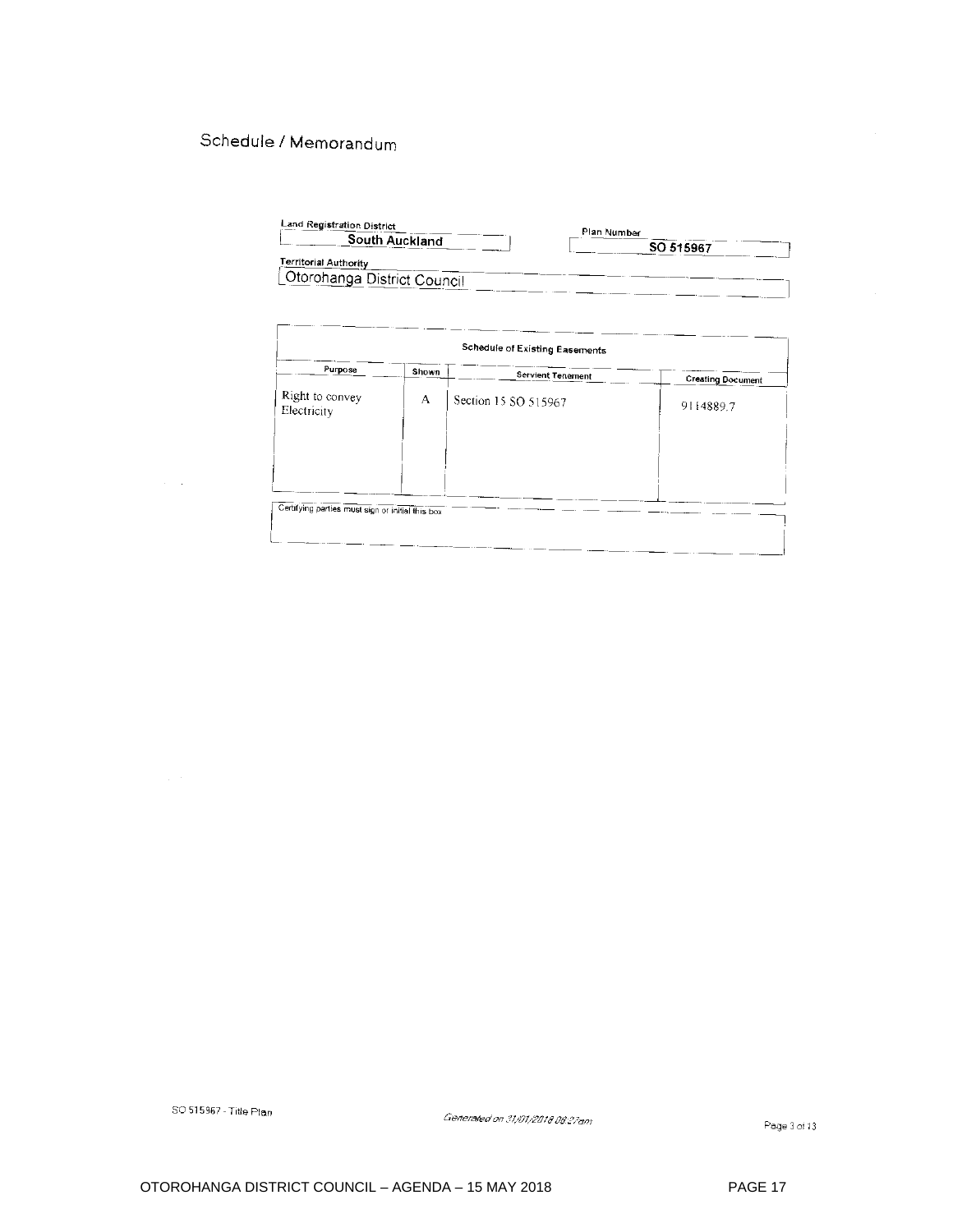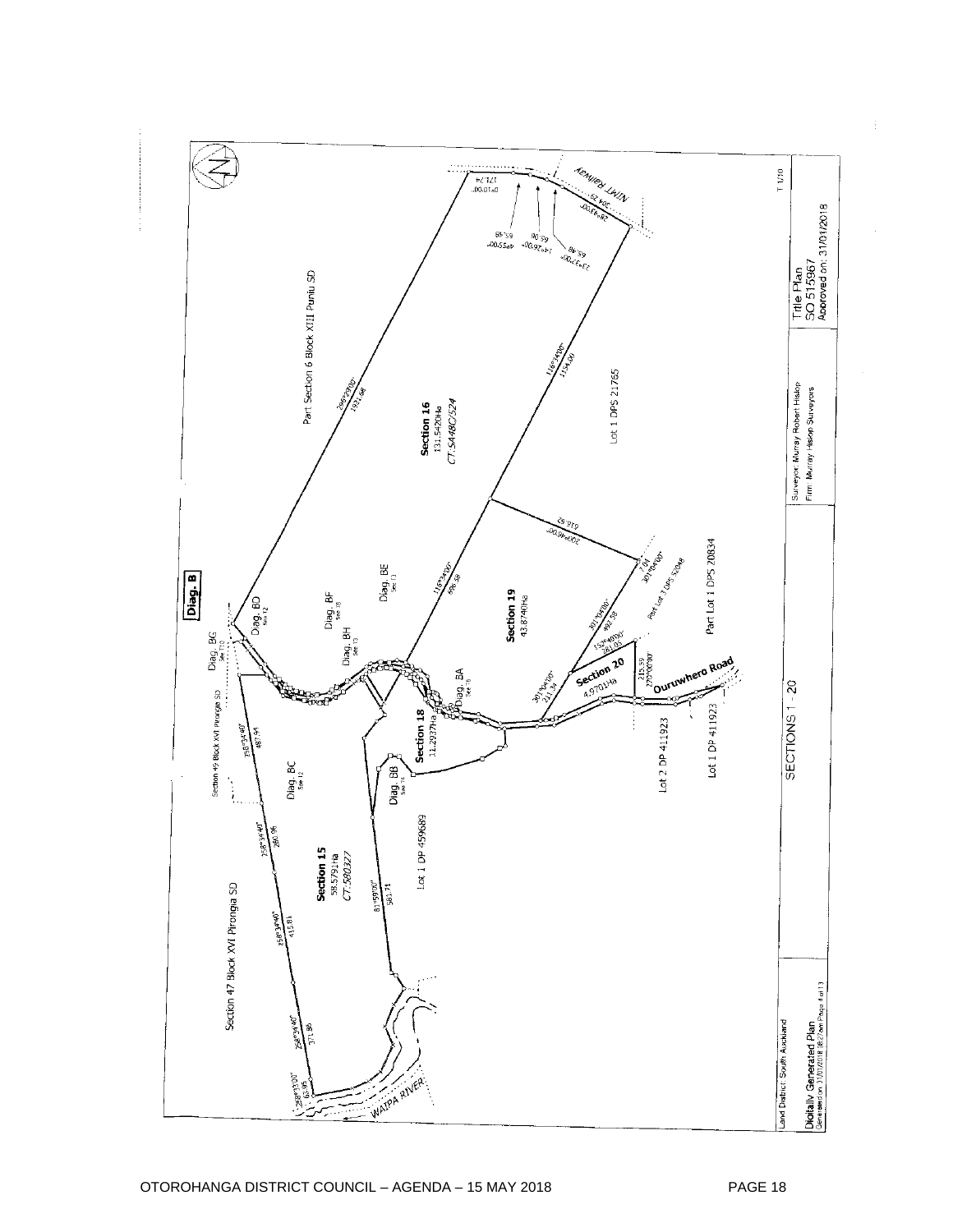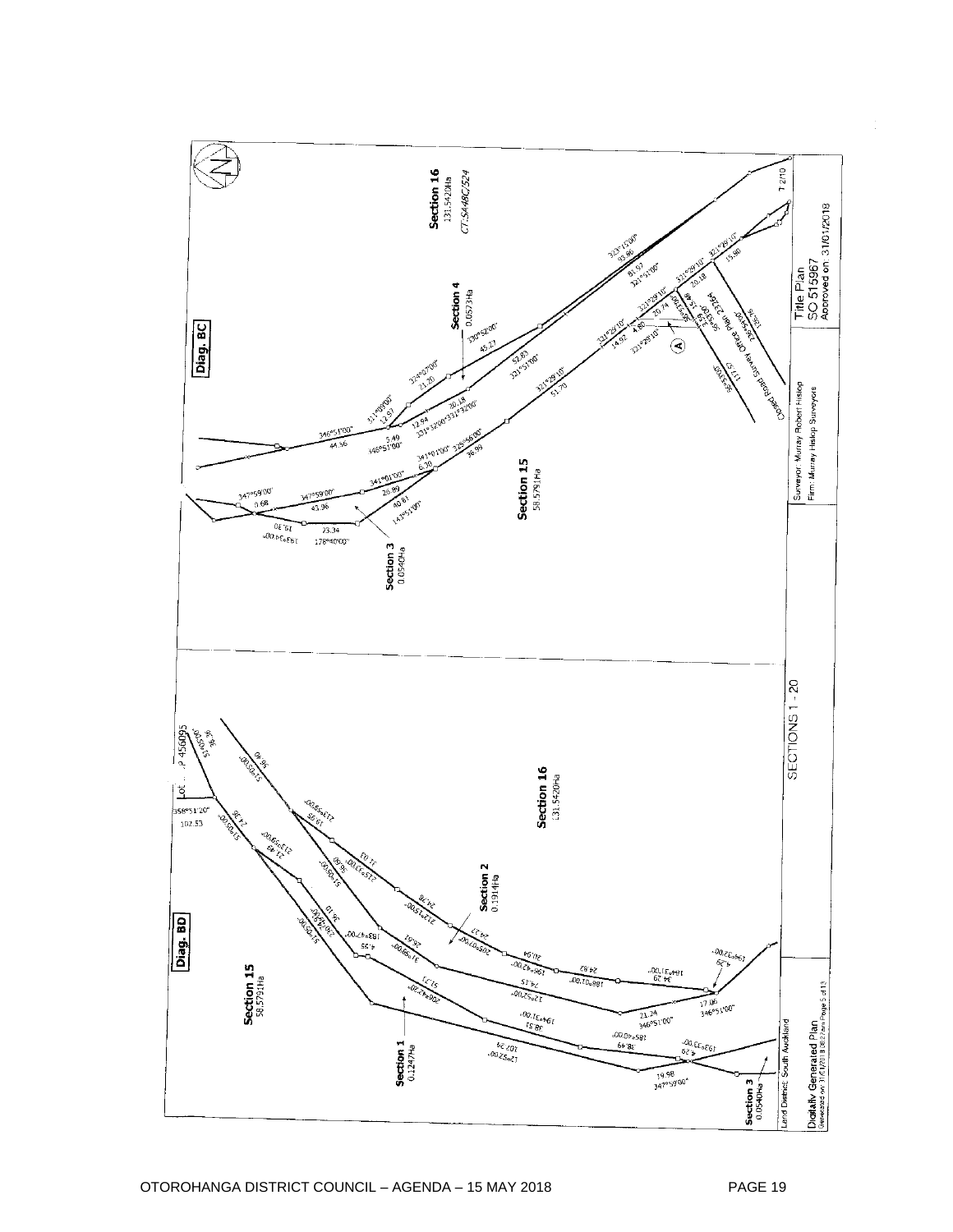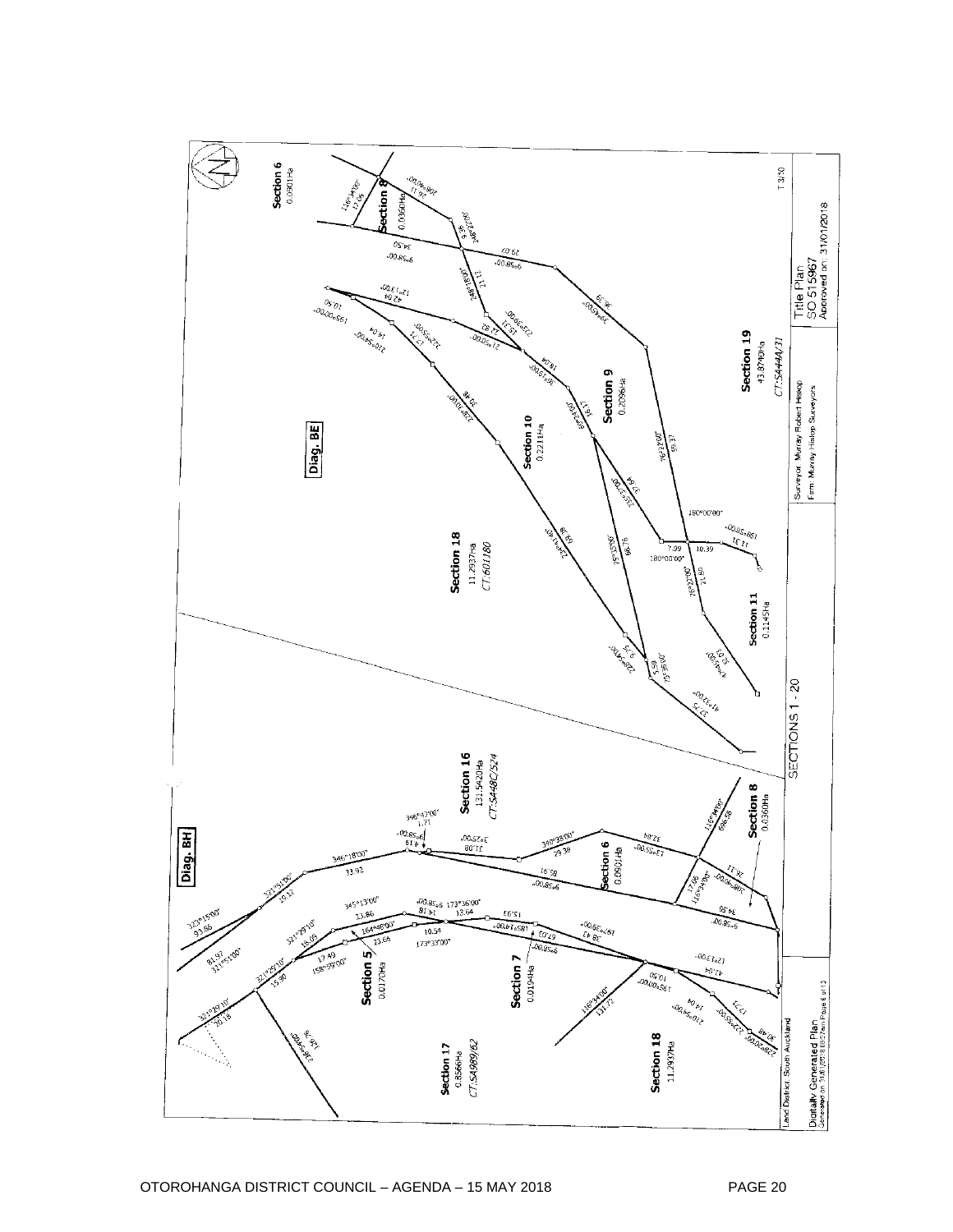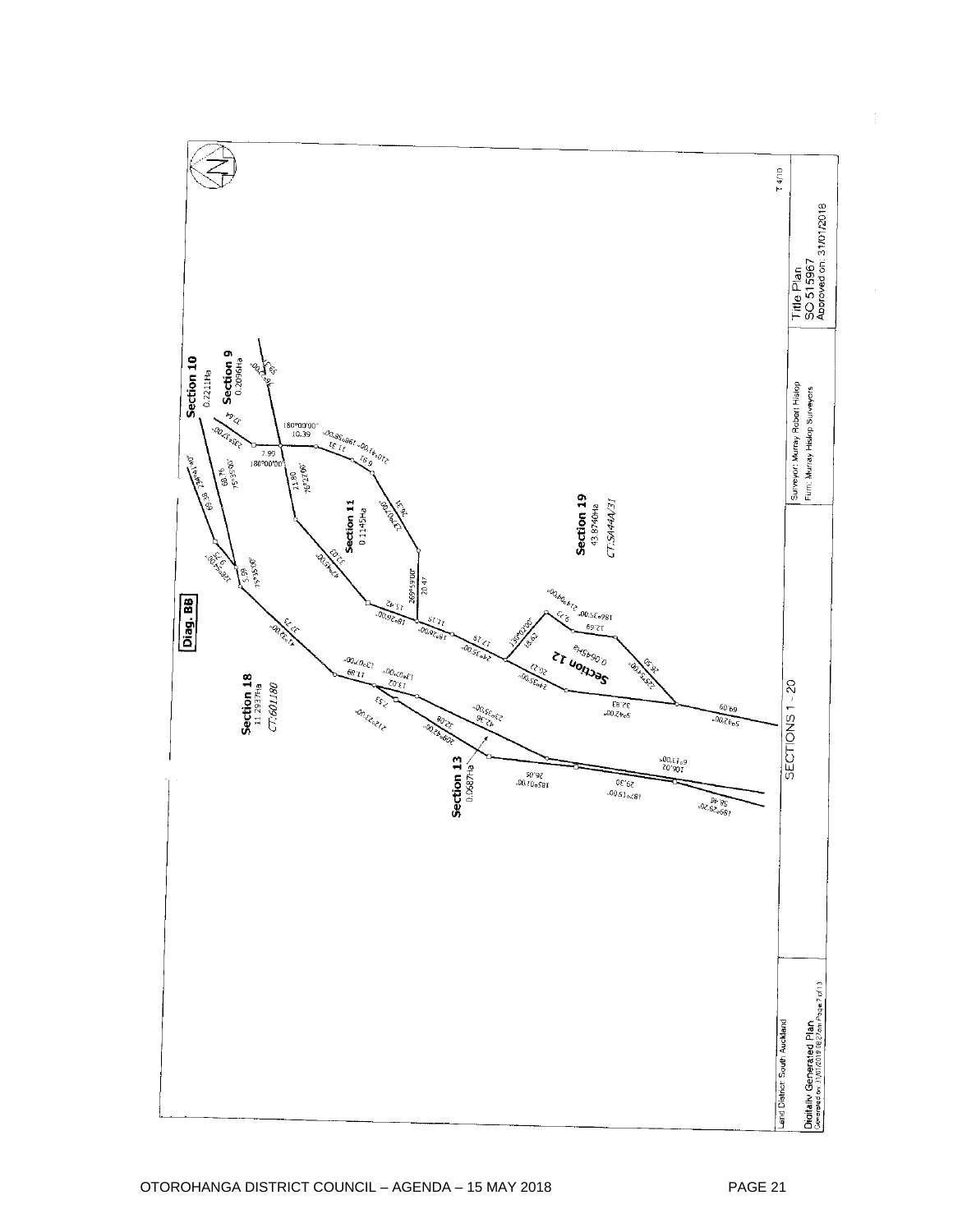![](_page_22_Figure_0.jpeg)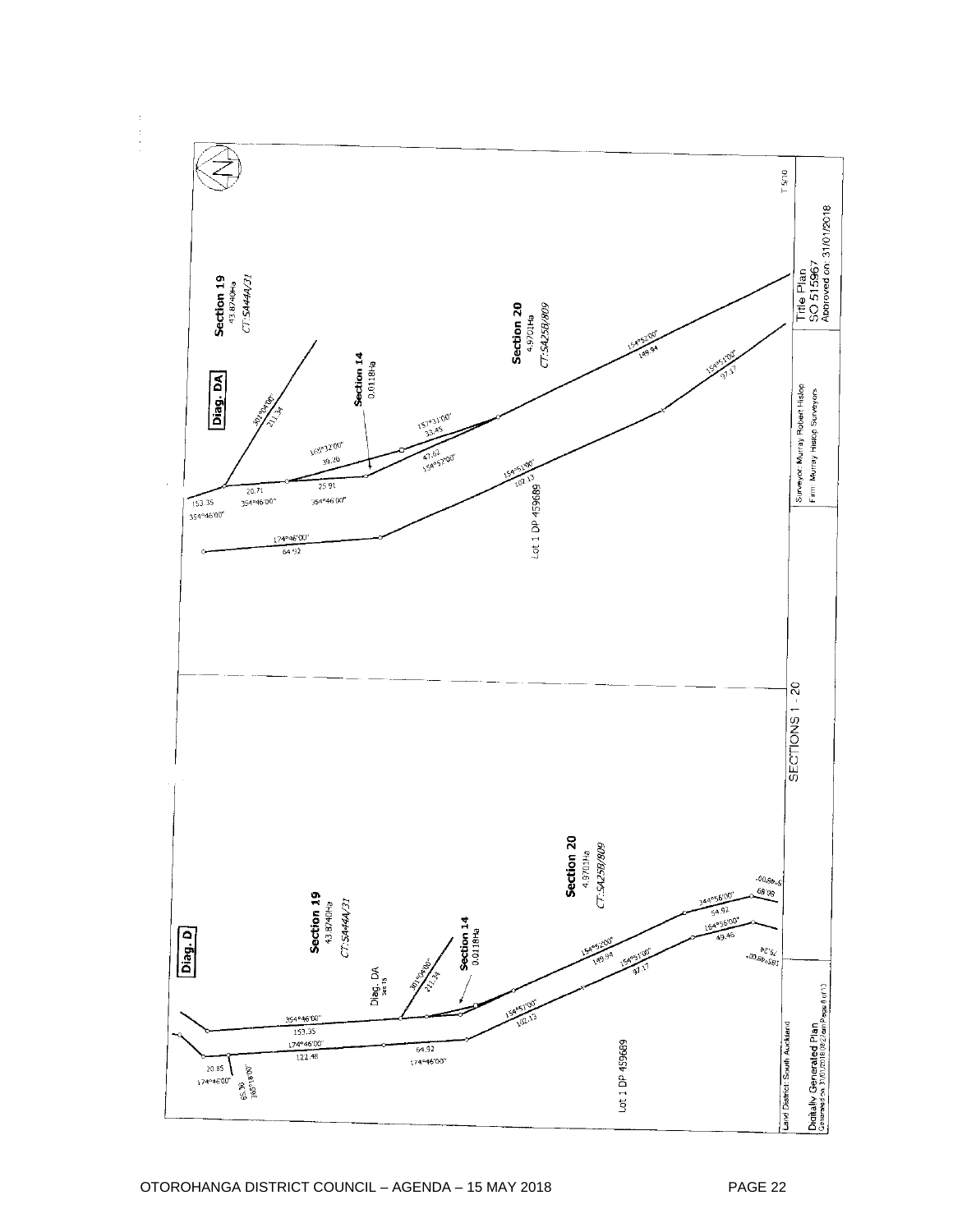![](_page_23_Figure_0.jpeg)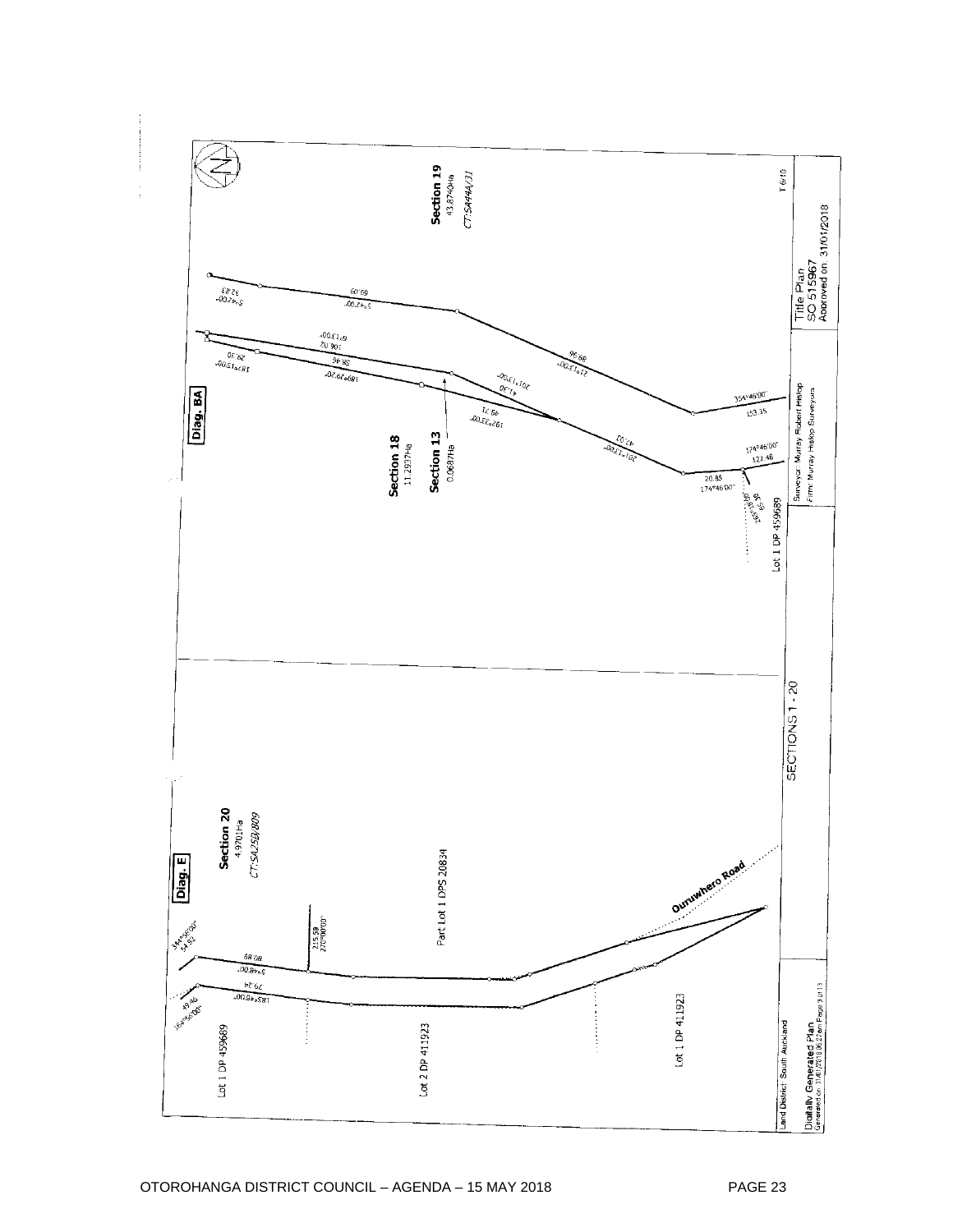![](_page_24_Figure_0.jpeg)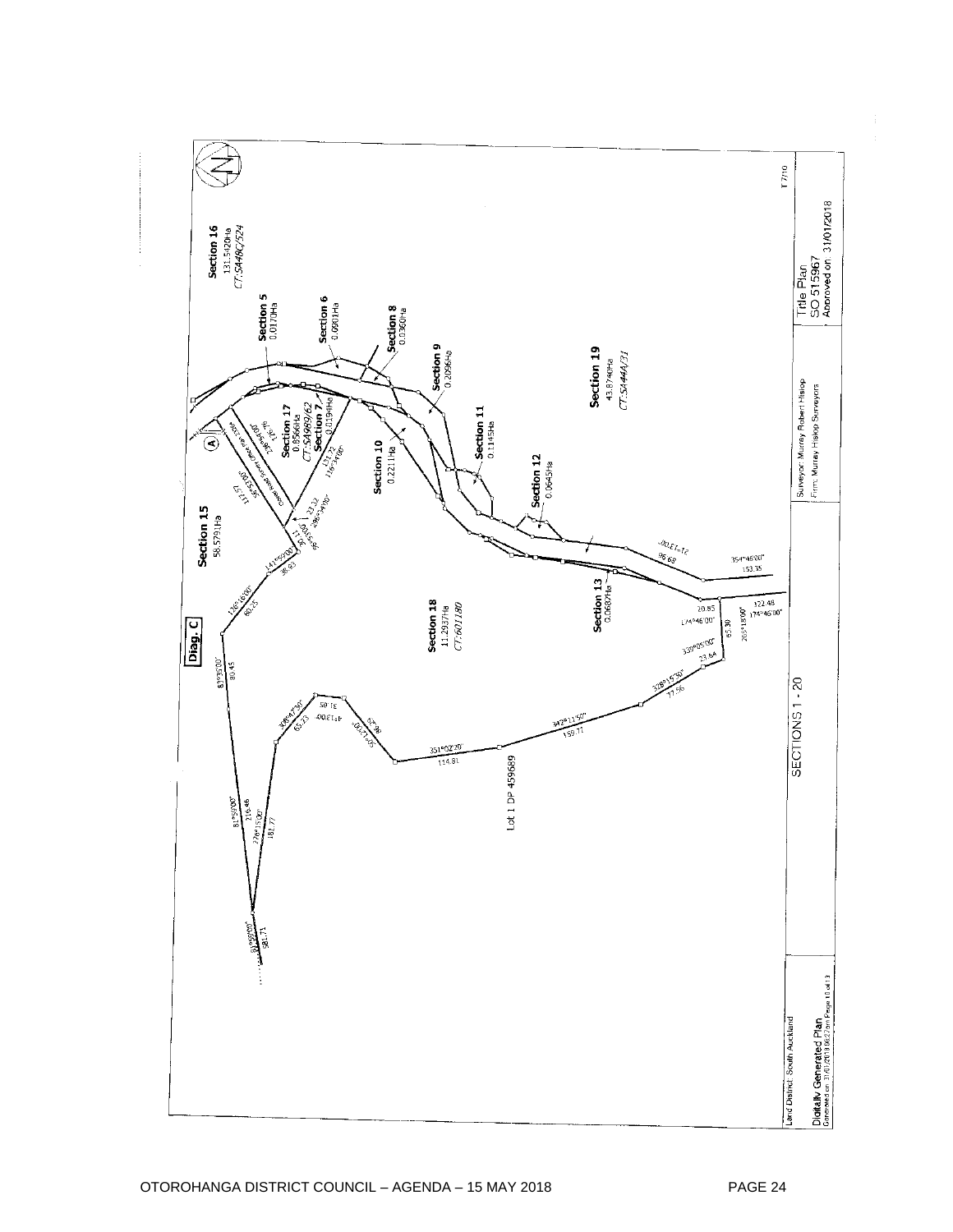![](_page_25_Figure_0.jpeg)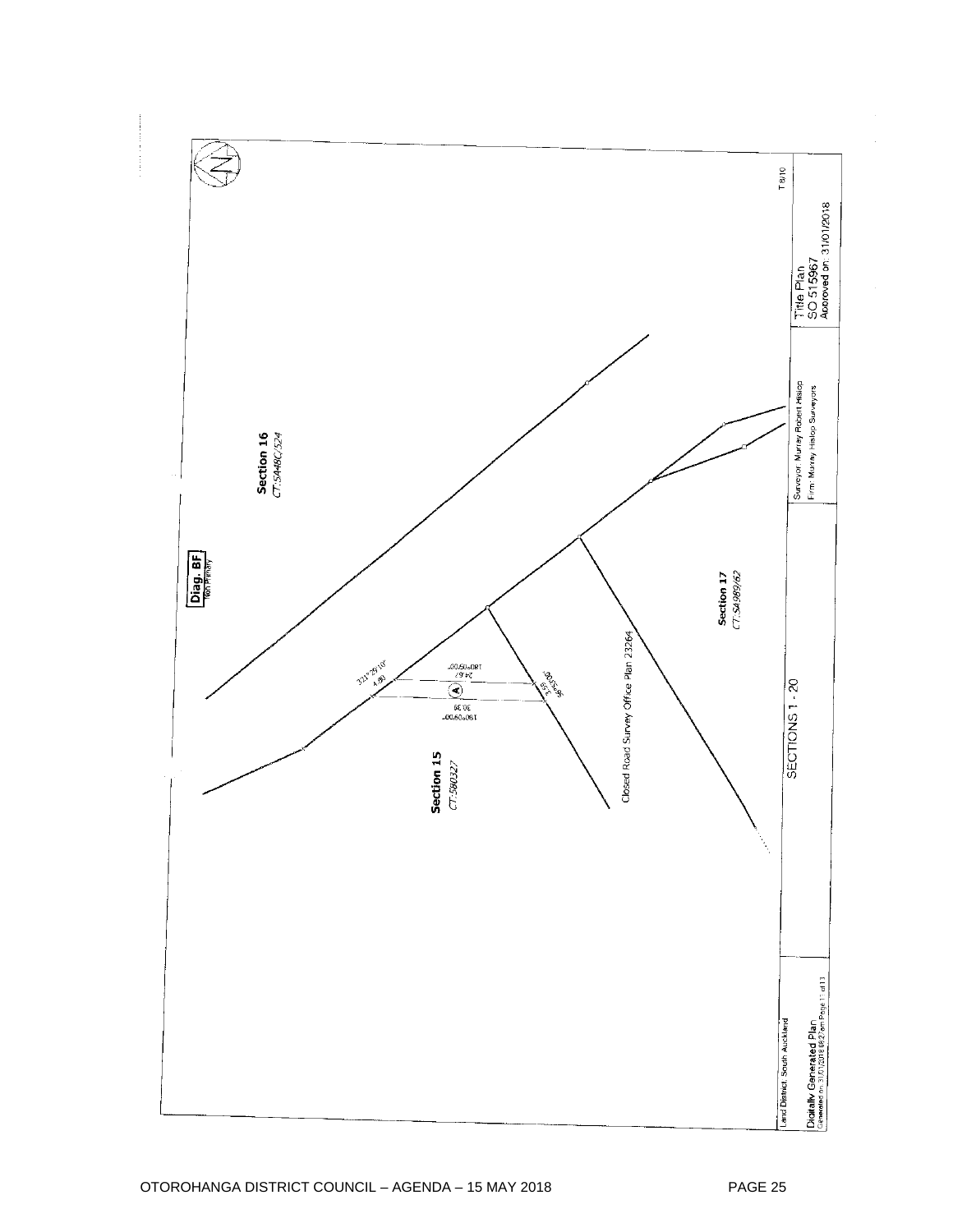![](_page_26_Figure_0.jpeg)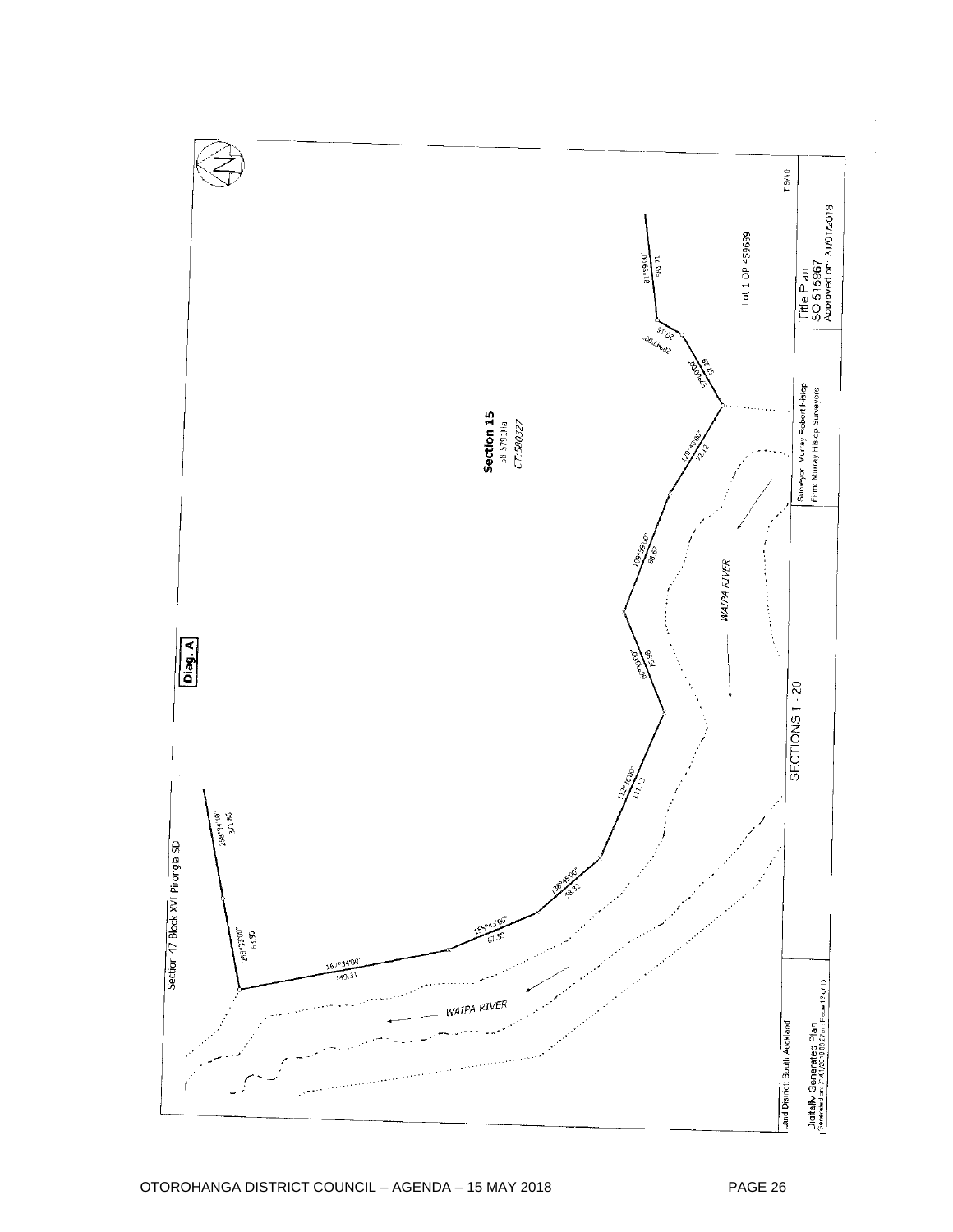![](_page_27_Figure_0.jpeg)